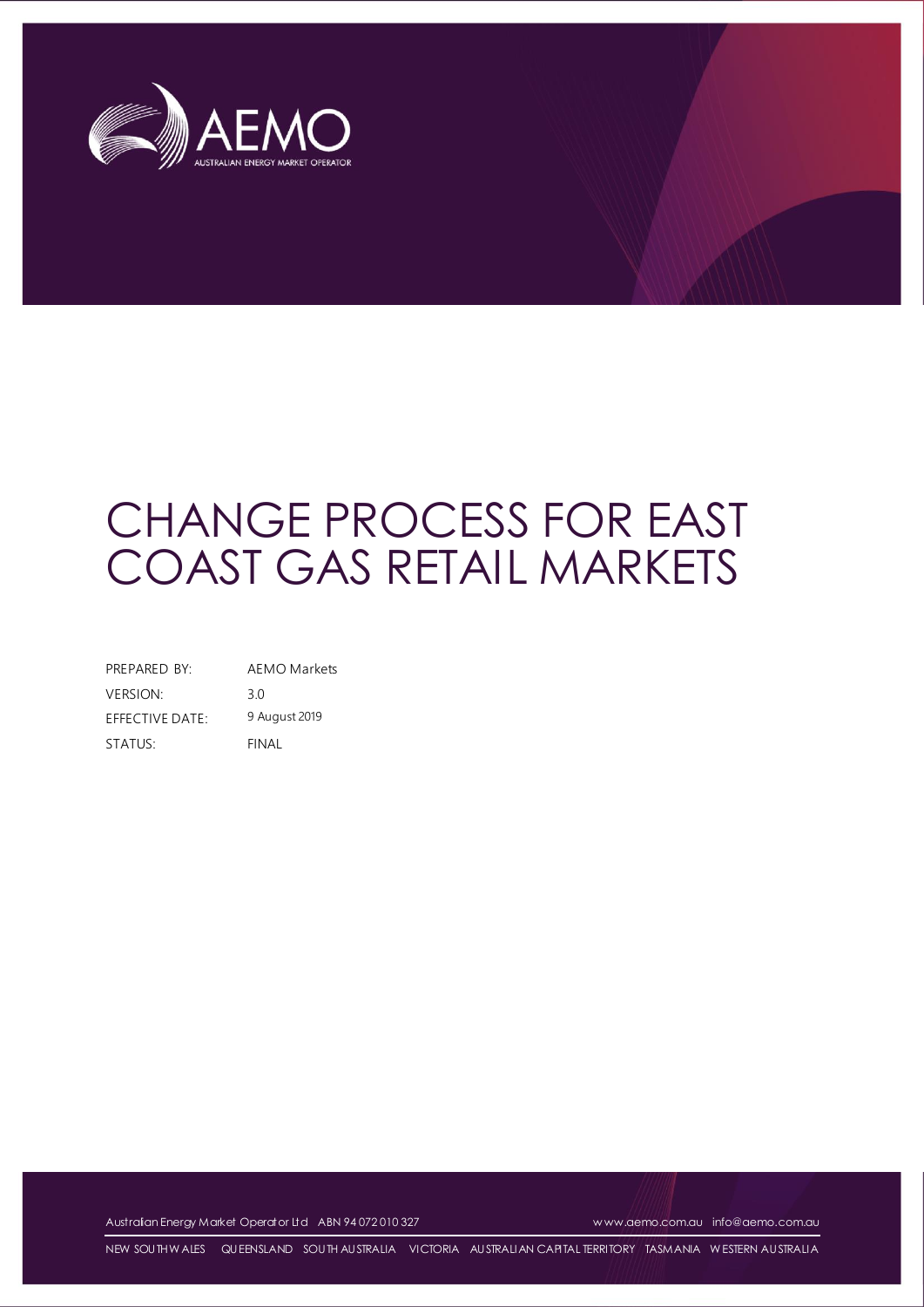

# **VERSION RELEASE HISTORY**

| Version | Effective Date | Summary of Changes                                                                                                                                                                                                                                                    |
|---------|----------------|-----------------------------------------------------------------------------------------------------------------------------------------------------------------------------------------------------------------------------------------------------------------------|
| 0.1     | 01/10/2012     | Initial draft for GRCF and GRCF-N&A.                                                                                                                                                                                                                                  |
| 1.0     | 11/12/2012     | Feedback from CFs and RBPWG meeting held October and November 2012.                                                                                                                                                                                                   |
| 2.0     | 01/01/2016     | Updated to reflect changed Retail Market Forum Framework.                                                                                                                                                                                                             |
| 3.0     | <b>TBA</b>     | Renamed "Change Process for East Coast Gas Retail Markets" (from "Change"<br>Management Process for Gas Retail Markets"), updated to align with Electricity Retail<br>Consultative Forum Change Process to and prescribe the GRCF's annual prioritisation<br>session. |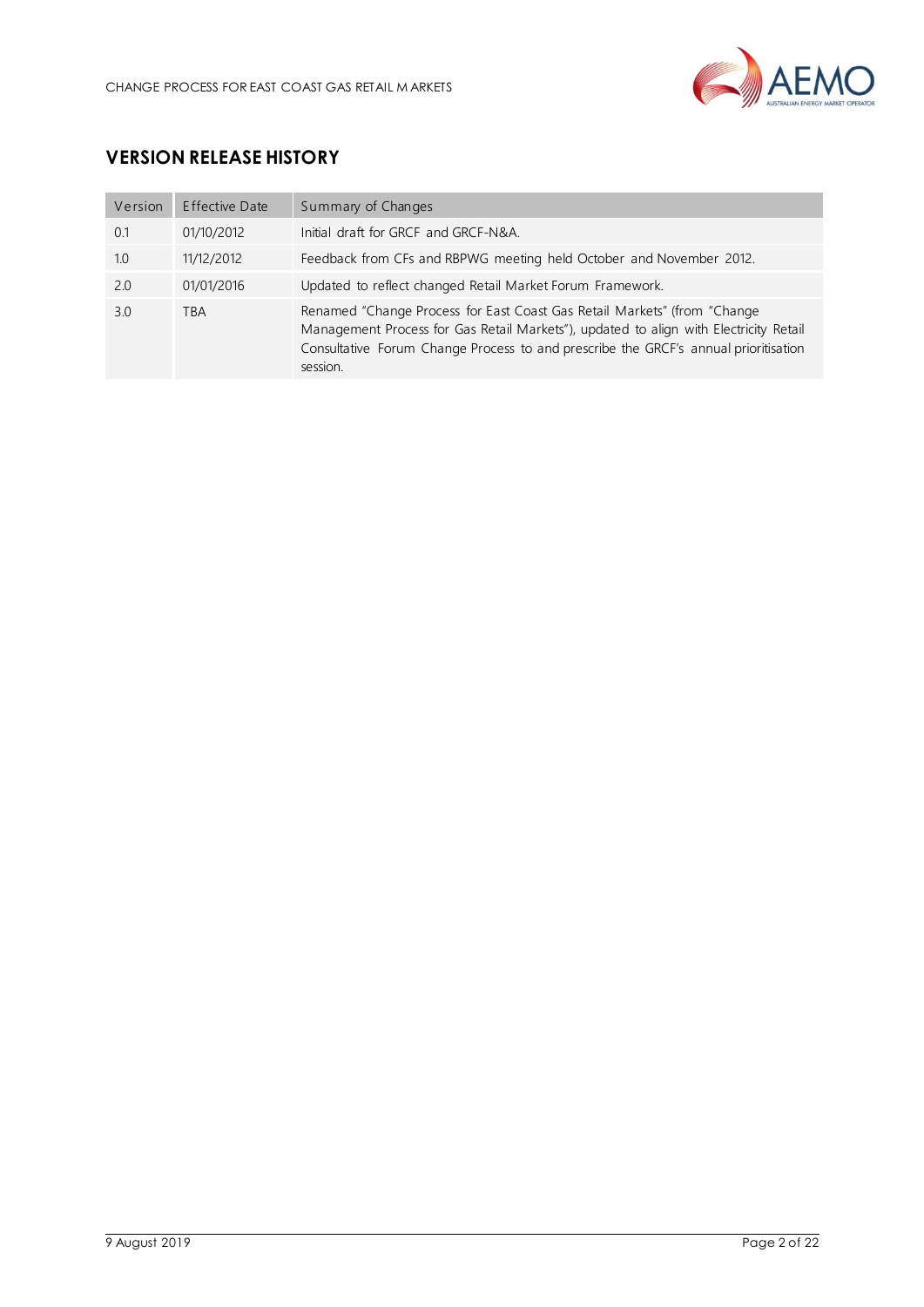

# **CONTENTS**

| 1.   | <b>INTRODUCTION</b> |                                                     | 4              |
|------|---------------------|-----------------------------------------------------|----------------|
| 2.   |                     | CHANGE PROCESS FOR EAST COAST GAS RETAIL MARKETS    | 4              |
| 2.1. | Purpose             |                                                     | $\overline{4}$ |
| 2.2. |                     | Intended audience                                   | 4              |
| 2.3. | Scope               |                                                     | 5              |
| 2.4. |                     | Related documents                                   | 5              |
| 2.5. |                     | Issue and Change Register                           | 5              |
| 2.6. |                     | Relevant consultative forums and working groups     | 5              |
| 3.   |                     | <b>CHANGE MANAGEMENT PROCESS</b>                    | 6              |
| 3.1. |                     | Pre-Regulatory Process                              | $\overline{7}$ |
| 3.2. |                     | <b>Regulatory Process</b>                           | 13             |
| 3.3. |                     | <b>Implementation Process</b>                       | 14             |
| 4.   |                     | <b>VERSION CONTROL PROCESS</b>                      | 15             |
|      |                     | APPENDIX A. ACRONYMS, ABBREVIATIONS AND DEFINITIONS | 16             |
|      | APPENDIX B.         | LIST OF GAS RETAIL MARKET ARTEFACTS                 | 19             |
|      | APPENDIX C.         | LIFE CYCLE OF AN ISSUE                              | 21             |
|      | APPENDIX D.         | APPROVED PROCESS FLOW DIAGRAM                       | 22             |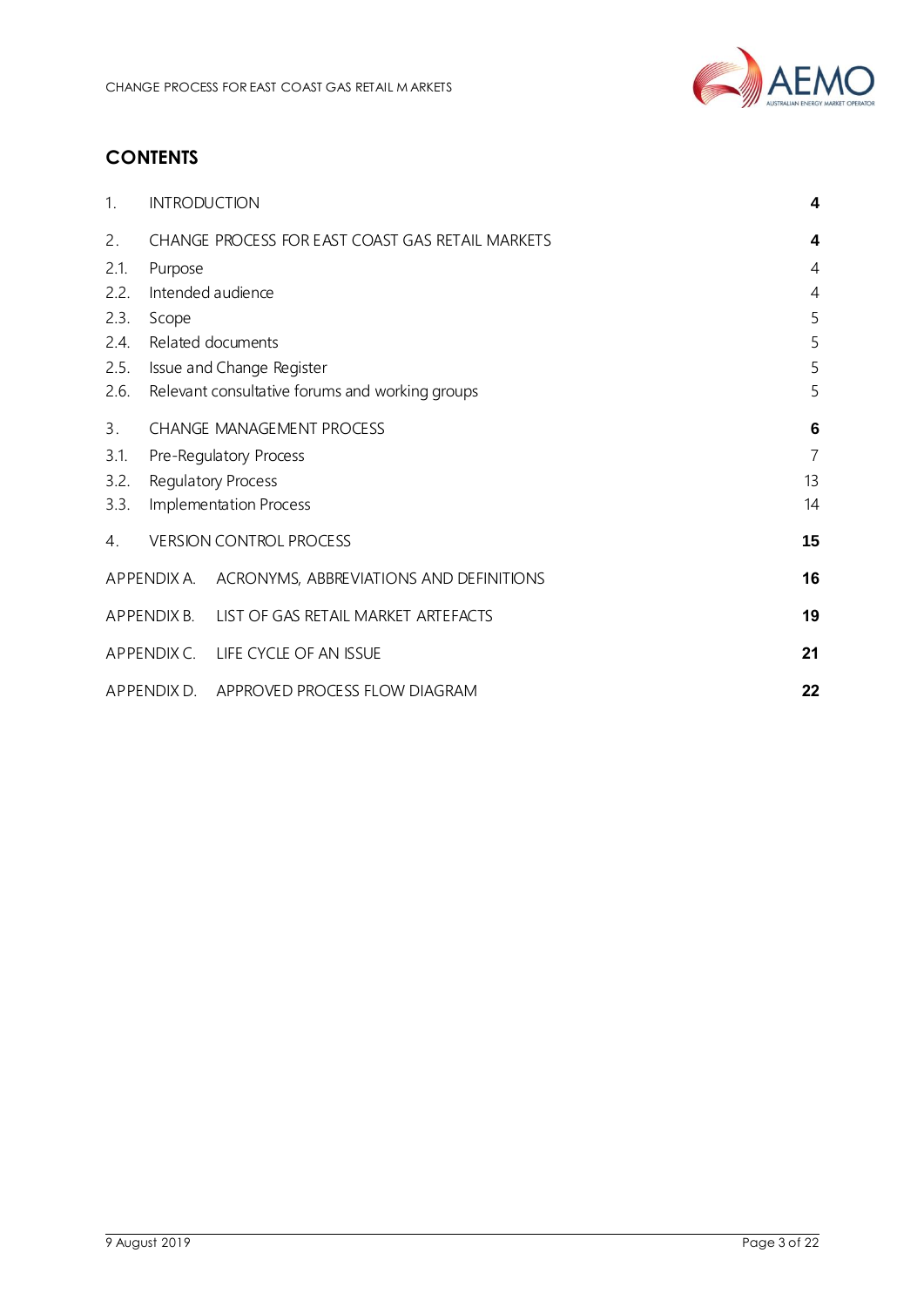

## <span id="page-3-0"></span>**1. INTRODUCTION**

The Australian Energy Market Operator (AEMO) facilitates gas retail markets in New South Wales and the Australian Capital Territory, Queensland, South Australia, and Victoria (collectively, the east coast), for which it publishes jurisdictional gas Retail Market Procedures (RMP) and Technical Protocols (collectively, the Procedures). These are changed in accordance with th[e Approved](http://aemo.com.au/-/media/Files/Gas/Retail_Markets_and_Metering/Market-Procedures/2016/Approved-Process-Under-Rule-135EC.pdf)  [Process](http://aemo.com.au/-/media/Files/Gas/Retail_Markets_and_Metering/Market-Procedures/2016/Approved-Process-Under-Rule-135EC.pdf) under Rule 135EC (Approved Process) of the National Gas Rules (NGR).

AEMO has established the Gas Retail Consultative Forum (GRCF) in line with section 4 of the Approved Process to advise and assist AEMO in making Procedures. This document outlines how AEMO will implement the Approved Process for east coast gas retail Procedure changes. It also provides details on pre-Approved Process steps, which are referred to in this document collectively as the "pre-regulatory process".

For the avoidance of doubt, this document does not apply to procedures published with respect to Western Australian gas retail markets facilitated by AEMO.

# <span id="page-3-1"></span>**2. CHANGE PROCESS FOR EAST COAST GAS RETAIL MARKETS**

#### <span id="page-3-2"></span>**2.1. Purpose**

This document sets out the following:

- a) the pre-regulatory process for the east coast gas retail markets, including registering issues/changes and prioritisation
- b) the process for managing changes to the Procedures via the GRCF, in line with the Approved Process
- c) the timeframes associated with the change process
- d) the requirements for developing a gas market issue or proposed procedure change for submission to AEMO
- e) the framework to implement major IT system changes

The change process recognises that a modification of the Procedures may also alter the functionality of the retail market systems. This document aims to promote consistency and harmonisation of processes, timings, and regulatory obligations across east coast jurisdictions and markets.<sup>1</sup>

#### <span id="page-3-3"></span>**2.2. Intended audience**

| Role                            | Description                                                                                                                                                                                                                                                                                                                                                                                                                                                      |
|---------------------------------|------------------------------------------------------------------------------------------------------------------------------------------------------------------------------------------------------------------------------------------------------------------------------------------------------------------------------------------------------------------------------------------------------------------------------------------------------------------|
| Participants (existing and new) | Participants may wish to raise changes to the Procedures through the<br>GRCF and will as such require an understanding of the change<br>process for east coast gas retail markets. Further, market participants<br>as well as internal AEMO and participant project teams will need an<br>understanding of the change process to provide effective advice and<br>assistance to the GRCF in terms of prioritising initiatives and in the<br>making of Procedures. |

<sup>1</sup> Separate change management processes apply to east coast gas wholesale markets, the east coast Gas Bulletin Board (GBB), and any WA gas markets or systems.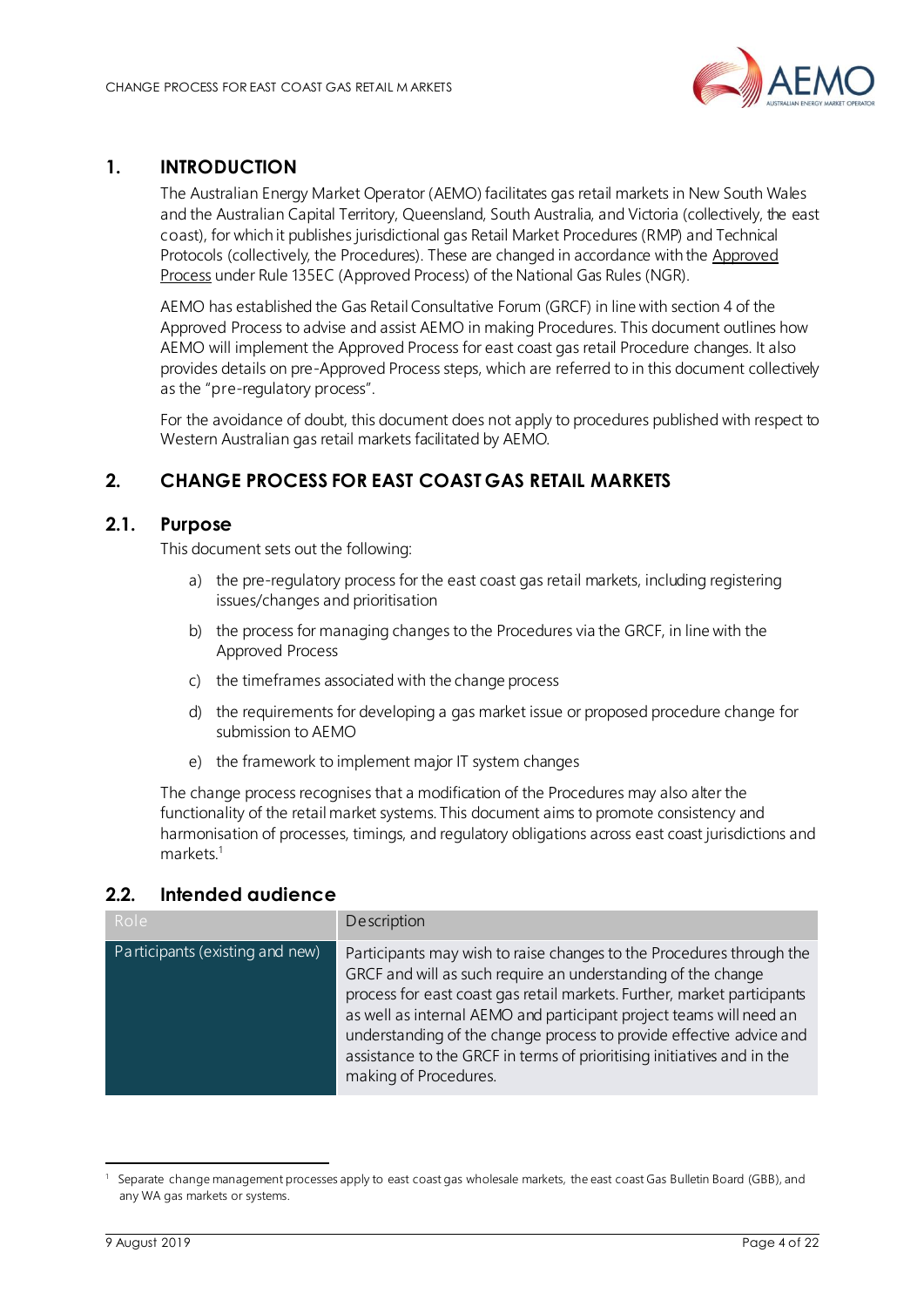

| Role               | <b>Description</b>                                                                                                                                                                                                                                                                    |
|--------------------|---------------------------------------------------------------------------------------------------------------------------------------------------------------------------------------------------------------------------------------------------------------------------------------|
| Interested persons | Market agencies <sup>2</sup> , consumer groups and their representatives,<br>jurisdictional bodies, and other persons as appropriate may wish to<br>remain informed of proposed gas retail Procedure changes without<br>necessarily wanting to inform or initiate changes themselves. |

### <span id="page-4-0"></span>**2.3. Scope**

The scope of this change process covers both the pre-regulatory and the regulatory change processes. The pre-regulatory process is a series of steps involving registering an initiative (issue/change); prioritisation; and evaluation of the proposed solution without time restrictions.

The regulatory process is bound by Part 15B of the NGR, which outlines a list of subject matters that can be covered in the Procedures under the Approved Process.

#### <span id="page-4-1"></span>**2.4. Related documents**

There are a number of related documents or artefacts that have been issued and should be read in conjunction with this document.

| Reference | <b>Title</b>                                            | Location |
|-----------|---------------------------------------------------------|----------|
|           | Gas Retail Consultative Forum (GRCF) Terms of Reference | Link     |
|           | Approved Process under Rule 135EC of the NGR            | Link     |
|           | Electricity Retail Consultative Forum Change Process    | Link     |
|           | Gas Market Issue (GMI) template                         | Link     |
|           | Proposed Procedure Change (PPC) template                | Link     |

#### <span id="page-4-2"></span>**2.5. Issue / Change Register**

AEMO has established the 'Issue / Change Register' to support the change management process for gas and electricity retail market changes. This document is managed by AEMO and records the life cycle of an issue, from lodgement to implementation or rejection (See Appendix C for a diagrammatical representation of the life cycle of an issue). This document is circulated as part of GRCF meeting packs, which are publicly available on the GRCF page of AEMO's website.

This change register records all gas market issues and procedure changes lodged with AEMO. Each gas retail issue is assigned a unique identifier known as an Issue Number (IN)<sup>3</sup>. The information in the change register assists AEMO and the GRCF in prioritising changes to Procedures.

#### <span id="page-4-3"></span>**2.6. Relevant consultative forums and working groups**

In addition to the GRCF, AEMO may also convene working groups as required to assist in the developing a more detailed understanding of any changes proposed for large programs of work, especially where the changes are complex.

<sup>2</sup> These being the Australian Energy Market Commission (AEMC), Australian Energy Regulator (AER), and Coalition of Australian Governments Energy Council.

<sup>&</sup>lt;sup>3</sup> The Issue / Change Register also contains WA gas retail and east coast electricity B2M retail issues. WA gas retail issues are also given an IN; however, they are appended with "W" to differentiate them from east coast initiatives (so IN001/19 would be an east coast issue, whereas IN001/19W would be a WA issue). Electricity issues "Issue and Change Form" (ICF) numbers, so changes are marked as ICF\_xxx.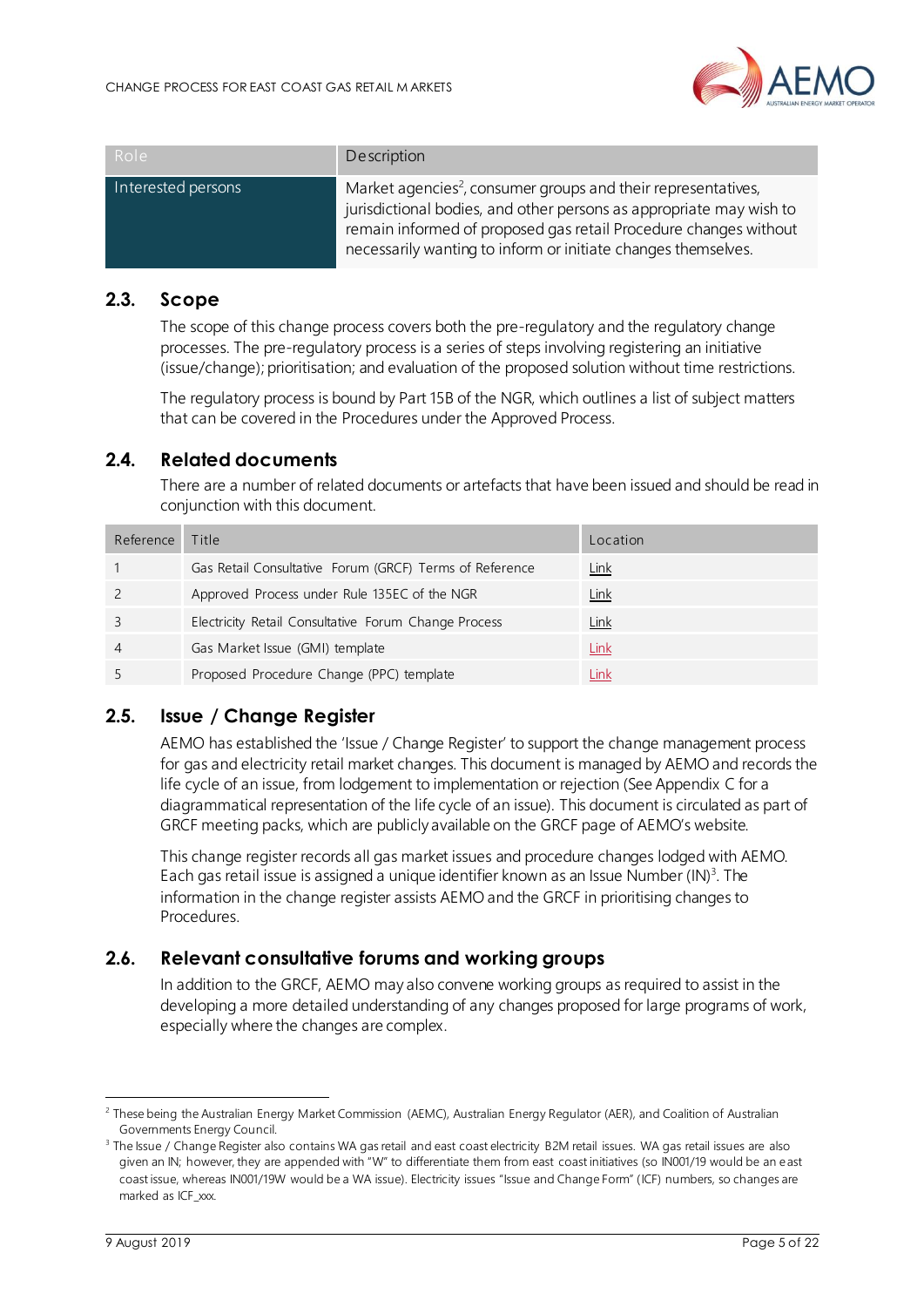

If the nature of the change impacts IT systems, the Change Process also notes the engagement of two other groups which must be briefed / consulted for retail market and other relevant changes:

1. IT Development Forum (ITDF)

The ITDF agrees on the adoption of proposed changes relating to the technical procedures/standards and system interfaces that impact market systems, as directed by the GRCF<sup>4</sup>.

2. aseXML Standards Working Group (ASWG)

The ASWG is responsible for the development and maintenance of the aseXML standard. The ASWG reviews proposed changes to the schema but is not responsible for the underlying business processes that utilise the schema or for the processes to deliver change requests for consideration.

The GRCF, working groups, ITDF, and ASWG cooperate to ensure any proposed changes to Procedures that impact systems and processes meet the National Gas Objective (NGO). More detailed information regarding the terms of reference for the GRCF, current working groups, ITDF, and ASWG is available on the AEM[O website](http://aemo.com.au/Stakeholder-Consultation/Industry-forums-and-working-groups/).

## **3. ANNUAL PRIORITISATION SESSION**

Each year, AEMO tables a proposed prioritisation strategy and a list of initiatives from the Issue / Change Register with the GRCF for consideration. These are a list of initiatives that AEMO has identified as candidates to be considered for consultation in the following calendar year.

The annual review commences in the fourth quarter of each year. When developing the list of initiatives to progress, AEMO undertakes a review of all gas initiatives on the Issue / Change Register. AEMO will consider any potential impact of known major projects<sup>5</sup> on resources. Initiatives that have fixed NGR timelines are given priority.

Once the GRCF finalises and endorses the list of initiatives, it is placed under version control. Any updates to this list will be referred to the GRCF prior to any changes being accepted.

#### <span id="page-5-0"></span>**4. CHANGE PROCESS**

In terms of the change process, the primary role of AEMO is to facilitate consultation and implementation (where appropriate) of changes by providing the necessary administrative and centralised project office services for industry. In this way, AEMO seeks to ensure that changes are documented, registered, communicated, evaluated, authorised, tested, and implemented in a consistent and timely manner.

This change management process consists of three areas:

- 1. Pre-regulatory process for changes to the Procedures.
- 2. Regulatory process as prescribed under the Authorised Process and NGR.
- 3. Implementation of the approved change.

-

<sup>4</sup> The ITDF also deals with the STTM, DWGM and combines with the Technical Working Group to discuss WA retail market system issues.

<sup>&</sup>lt;sup>5</sup> Major projects include gas and electricity.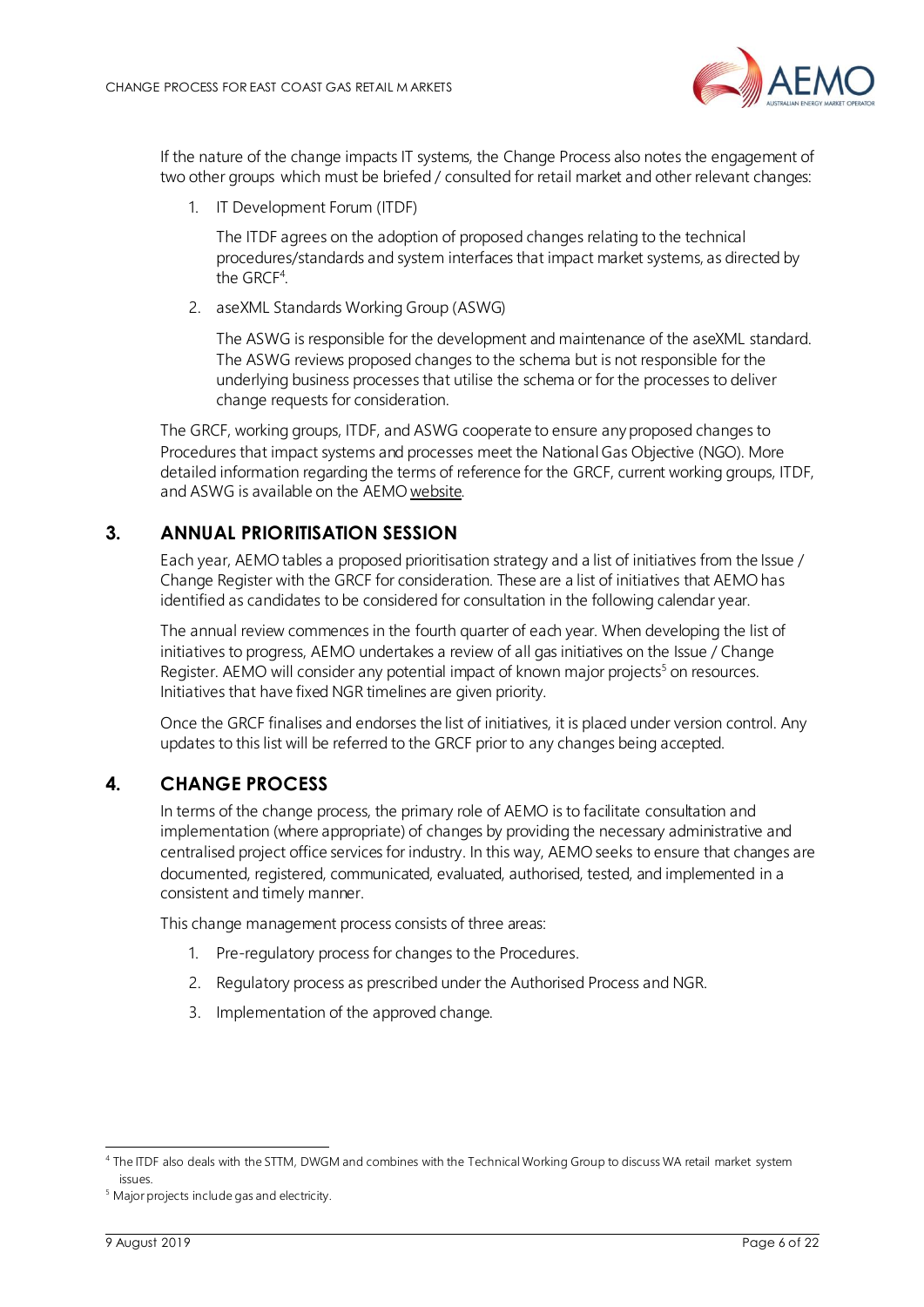

## <span id="page-6-0"></span>**4.1. Pre-regulatory process**

Prior to the formal lodging of a PPC, the actions in the following diagram are followed in order to elicit and investigate issues and develop possible solutions and Procedure changes. There are no time restrictions associated with the pre-regulatory process.

| Stage                                                       | Proponent / GRCF Action                                                                                                                                                                                                                                                                                                                                                         | <b>AEMO</b> Action                                                                                                                                                                                                                        |
|-------------------------------------------------------------|---------------------------------------------------------------------------------------------------------------------------------------------------------------------------------------------------------------------------------------------------------------------------------------------------------------------------------------------------------------------------------|-------------------------------------------------------------------------------------------------------------------------------------------------------------------------------------------------------------------------------------------|
| 1. Submit Gas Market<br>Issue (GMI)                         | Proponent completes the GMI template <sup>6</sup><br>provided on AEMO's website, which includes<br>a clear description of the issue to be<br>resolved, any identified solution(s), any costs<br>and benefits associated with the solution(s)<br>and an indication on criticality of the issue<br>and whether it needs to be added to the<br>current year's prioritisation list. | AEMO provides, if requested, initial<br>assistance in completing the GMI<br>prior to its formal submission.<br>This include a preliminary<br>assessment on whether the change<br>falls within the retail market<br>provisions of the NGR. |
|                                                             | Proponent may (as necessary) contact AEMO<br>for assistance with completing the GMI prior<br>to formally submitting the GMI at<br>grcf@aemo.com.au.                                                                                                                                                                                                                             |                                                                                                                                                                                                                                           |
| 2. AEMO review and<br>consider GMI<br>3. Agree requirements | Proponent responds, as relevant, to AEMO<br>initial feedback and any requests for further<br>information from AEMO.                                                                                                                                                                                                                                                             | AEMO reviews the GMI and<br>determines the likely procedural or<br>system impacts would be as a result<br>of the proposed change and<br>consults AEMO's internal legal,<br>operational business, and IT teams<br>as relevant.             |
|                                                             |                                                                                                                                                                                                                                                                                                                                                                                 | If AEMO requires additional<br>information from the Proponent<br>regarding requirements for a<br>solution to the GMI, AEMO requests<br>further information.                                                                               |
|                                                             |                                                                                                                                                                                                                                                                                                                                                                                 | AEMO adds the GMI to the agenda<br>of the next GRCF meeting for<br>discussion or sends it to the GRCF<br>via circular email.                                                                                                              |

<sup>&</sup>lt;sup>6</sup> GMI template includes -Description of issue, Reference documentation, Specific proposal, Consequences, Likely benefits for industry as a whole, Process impact, Impact of issue not proceeding, Any critical timelines to consider.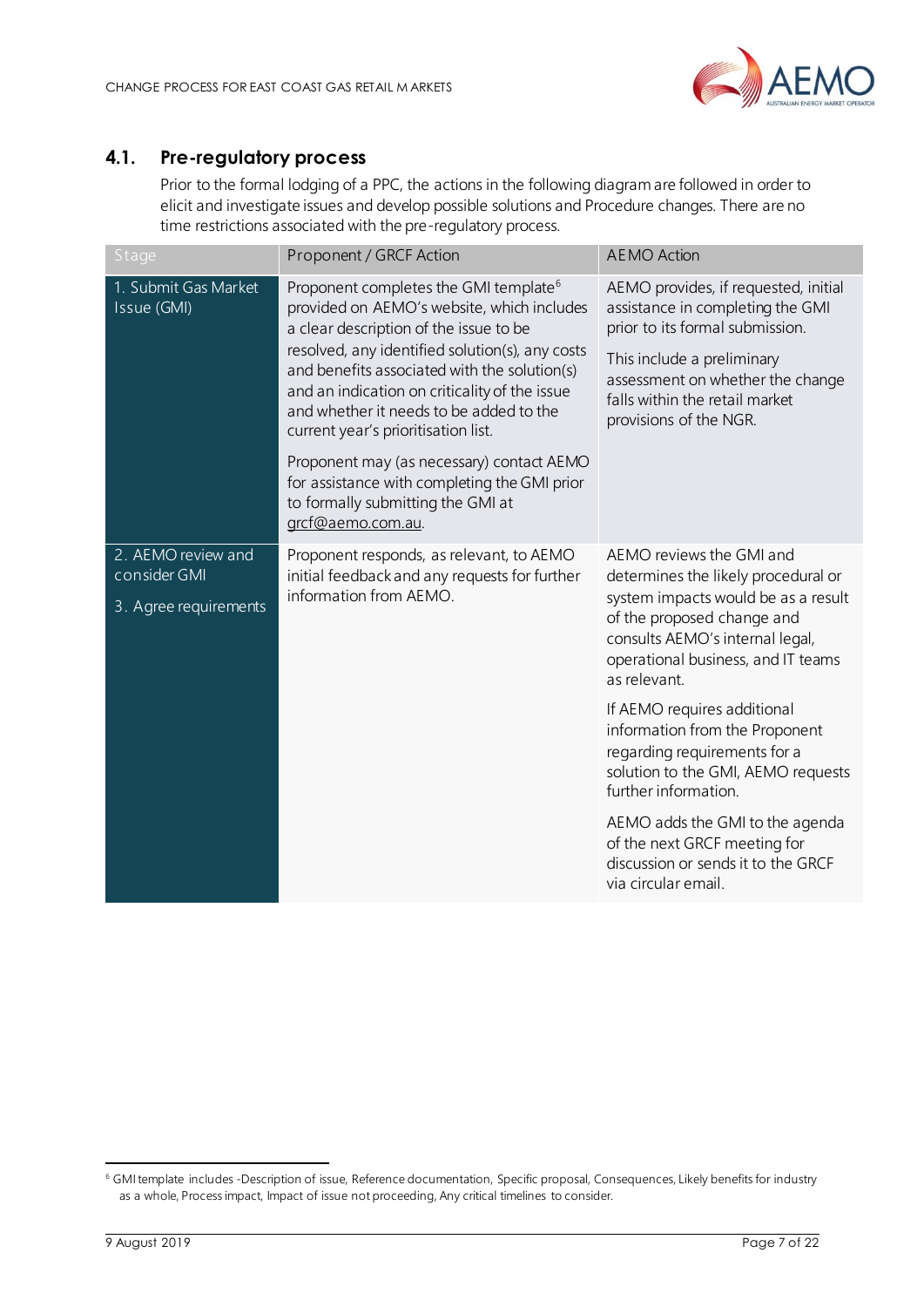

| 4. Review GMI and<br>a dvise on proposed<br>options | GRCF may provide feedback on the GMI to<br>AEMO and the proponent, advising<br>specifically with relevance to:                                                                                                                                                                                                                                                                                                             | AEMO assists GRCF in determining<br>most cost-effective solution to the<br>issue. |
|-----------------------------------------------------|----------------------------------------------------------------------------------------------------------------------------------------------------------------------------------------------------------------------------------------------------------------------------------------------------------------------------------------------------------------------------------------------------------------------------|-----------------------------------------------------------------------------------|
|                                                     | Prioritisation (Does the issue need to<br>be added to the current year's<br>priorities?).                                                                                                                                                                                                                                                                                                                                  | AEMO and Proponent review GRCF<br>feedback.                                       |
|                                                     | The magnitude of the change (Does<br>$\bullet$<br>the change likely require IT system<br>changes?).                                                                                                                                                                                                                                                                                                                        |                                                                                   |
|                                                     | Whether the change upholds the<br>$\bullet$<br>NGO (Does that change have<br>compelling case to return a net<br>benefit?).                                                                                                                                                                                                                                                                                                 |                                                                                   |
|                                                     | Whether the change can be bundled<br>$\bullet$<br>with similar changes therefore<br>potentially minimising costs and<br>reducing the overall time to consult<br>on and implement a number of<br>GMIs.                                                                                                                                                                                                                      |                                                                                   |
|                                                     | An implementation timeline (if the<br>$\bullet$<br>change requires IT system changes,<br>do these IT system changes need to<br>be synchronised across industry? Is a<br>schema change required?).                                                                                                                                                                                                                          |                                                                                   |
|                                                     | The GRCF may, where the change is<br>complex, elect to hold additional meetings or<br>to implement ad hoc evaluation processes $^7$<br>to determine the most cost-effective solution<br>to the issue, and comparing any proposed<br>solution(s) and a "do nothing" solution.                                                                                                                                               |                                                                                   |
|                                                     | The scope and granularity of any ad hoc<br>evaluation process should be "in balance"<br>with the magnitude of the likely costs to<br>implement the change (i.e. the larger the<br>likely costs, the higher the level of precision<br>in the ad hoc evaluation process needs to<br>be).                                                                                                                                     |                                                                                   |
|                                                     | Determining the scope of any ad-hoc<br>evaluation processes will be done<br>collaboratively, with the GRCF putting<br>forward a recommendation (unanimous or<br>otherwise) to AEMO. AEMO will decide<br>whether to accept the GRCF's<br>recommendation or apply an alternate ad-<br>hoc evaluation process. These meetings or<br>ad hoc evaluation processes may be iterative,<br>with additional work being undertaken to |                                                                                   |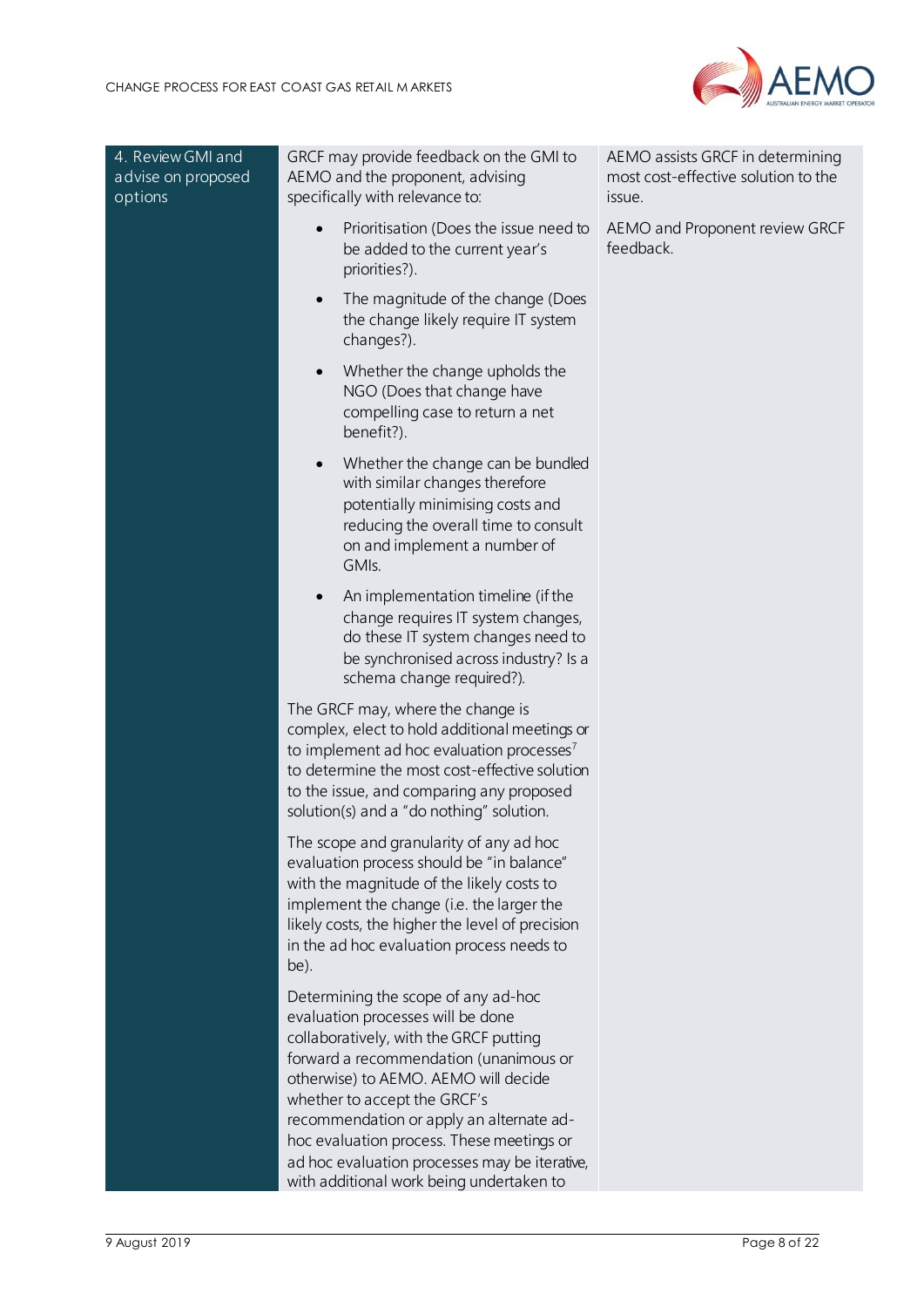

| Stage | Proponent / GRCF Action                                                                                                                                                                            | <b>AEMO</b> Action |
|-------|----------------------------------------------------------------------------------------------------------------------------------------------------------------------------------------------------|--------------------|
|       | remove, amend, or include new solution<br>options.                                                                                                                                                 |                    |
|       | A "do nothing" solution is always an option.<br>Where this option is assessed as the most<br>efficient outcome, the process ends.                                                                  |                    |
|       | If the GRCF decides to progress GMI as a<br>priority (same calendar year) the GRCF will<br>need to provide advice on whether the list of<br>initiatives noted in section 3 needs to be<br>revised. |                    |

 $^7$  Whatever evaluation processes is applied, the process must generate an outcome on materiality and an indication on whether the proposal will return a net benefit to industry as a whole.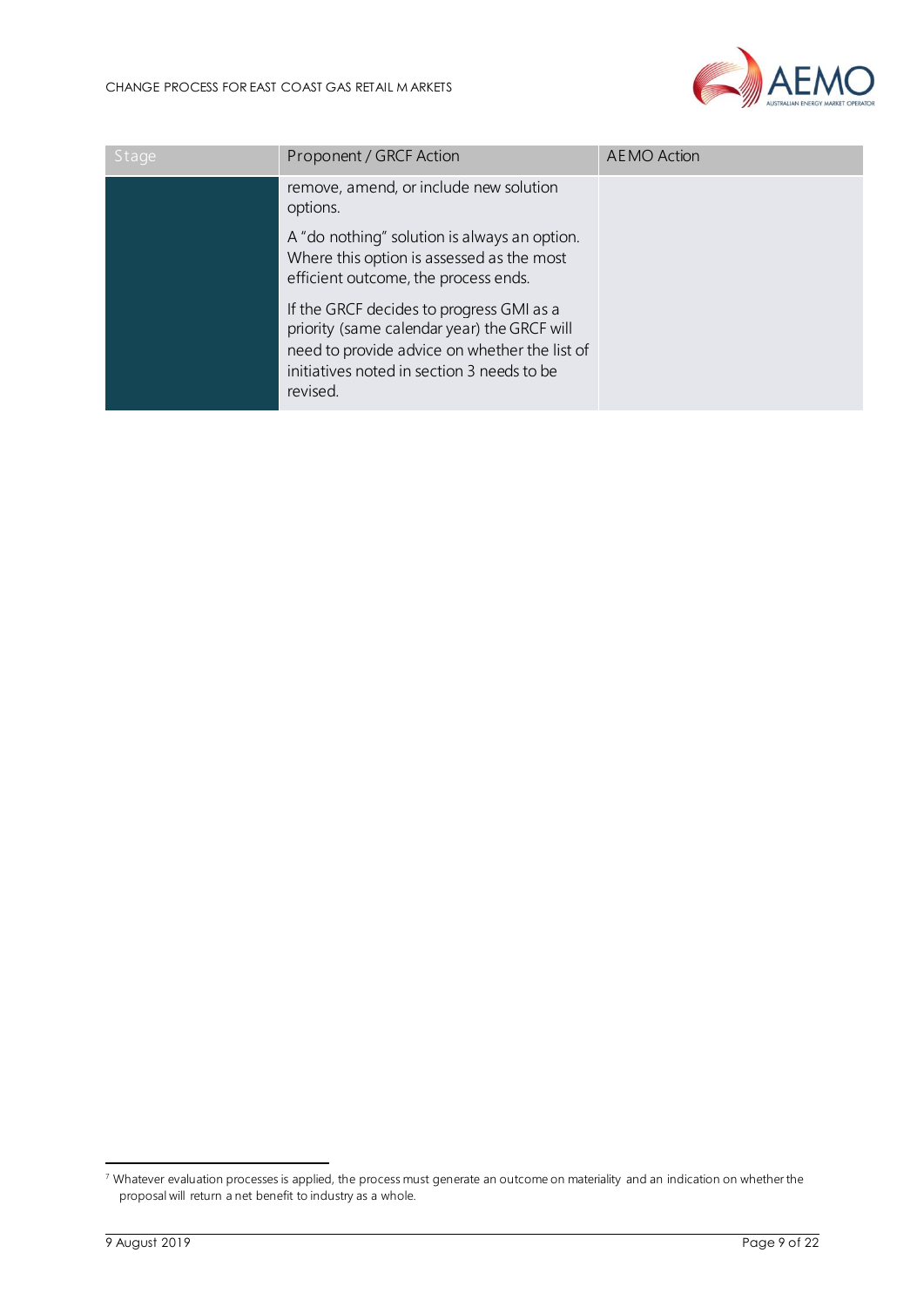

| Stage                                                                  | Proponent / GRCF Action | <b>AEMO</b> Action                                                                                                                                                                                                                                                                                                                                                                                                           |
|------------------------------------------------------------------------|-------------------------|------------------------------------------------------------------------------------------------------------------------------------------------------------------------------------------------------------------------------------------------------------------------------------------------------------------------------------------------------------------------------------------------------------------------------|
| 5. Does the GMI<br>maintain NGR<br>requirements and<br>uphold the NGO? |                         | Having considered feedback from<br>the GRCF, AEMO decides whether<br>any proposed changes in the GMI<br>maintain the obligations set out in<br>the NGR, whether the proposed<br>changes are within AEMO's power to<br>include in Procedures under the<br>NGR, and whether the proposal<br>upholds the proposal upholds the<br>NGO.                                                                                           |
|                                                                        |                         | If AEMO decides any proposed<br>changes in the GMI do not maintain<br>the obligations set out in the NGR,<br>are not within AEMO's power to<br>include in Procedures under the<br>NGR, or fail to uphold the NGO,<br>AEMO will advise the Proponent that<br>the change has been rejected and<br>the process will stop here.                                                                                                  |
|                                                                        |                         | If the change is accepted, AEMO<br>registers GMI in the change register<br>(as "pending") and allocates a<br>unique issue number (IN).                                                                                                                                                                                                                                                                                       |
|                                                                        |                         | If the Proponent and the GRCF<br>indicate that the issue needs to be<br>added to the current calendar year's<br>work, AEMO will determine the<br>resourcing impact and work with the<br>GRCF to determine how best<br>accommodate this additional<br>request. Otherwise the issue remains<br>on the register as "pending" and will<br>be reviewed as part of the annual<br>prioritisation process described in<br>section 3. |
| 6. Rule / Regulation<br>Change (final<br>determination)                |                         | AEMO registers change in the<br>Change Register and allocates a<br>unique issue number (IN).<br>AEMO determines requirements for                                                                                                                                                                                                                                                                                             |
|                                                                        |                         | the rule or regulation change.                                                                                                                                                                                                                                                                                                                                                                                               |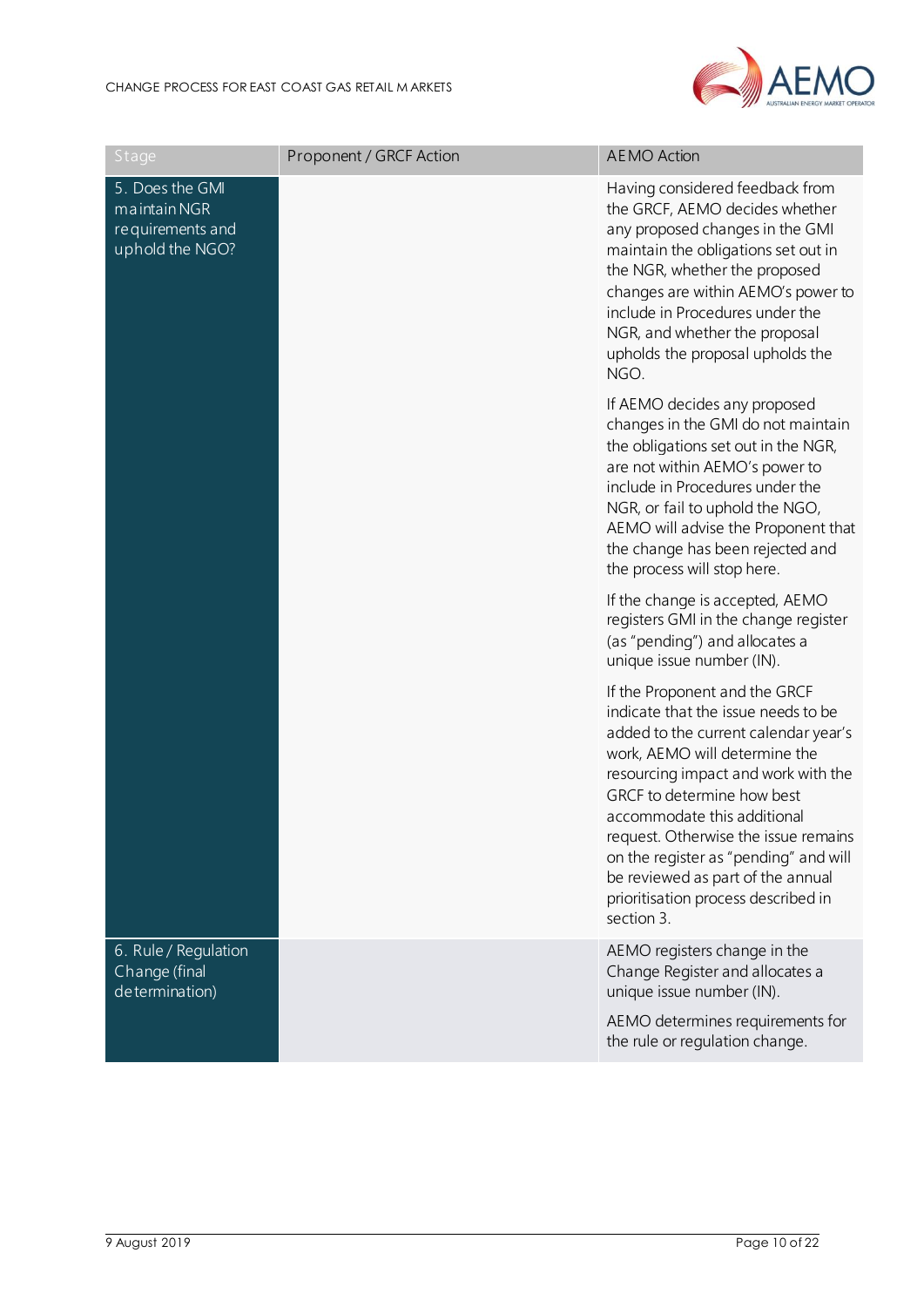

| Stage                                                    | Proponent / GRCF Action                                                                                                                                        | <b>AEMO</b> Action                                                                                     |
|----------------------------------------------------------|----------------------------------------------------------------------------------------------------------------------------------------------------------------|--------------------------------------------------------------------------------------------------------|
| 7. AEMO assessment<br>and planning                       |                                                                                                                                                                | AEMO determines prioritisation of<br>the issue, taking into account GRCF<br>and Proponent advice.      |
| 8. AEMO to draft PPC                                     |                                                                                                                                                                | AEMO drafts required changes to<br>procedure and completes the PPC<br>template.                        |
| 9. Proponent to review<br><b>PPC</b>                     | Proponent reviews PPC to ensure that the<br>proposed changes meet the requirements<br>for their issue, taking into account the<br>solution agreed by the GRCF. |                                                                                                        |
| 10. AEMO issues PPC,<br>commences formal<br>consultation |                                                                                                                                                                | AEMO sends PPC to GRCF and<br>publishes on AEMO's website. This<br>begins the formal regulatory change |
| 11. Communication to<br><b>GRCF stakeholders</b>         |                                                                                                                                                                | process set out in the Approved<br>Process.                                                            |

It is not mandatory to complete the pre-regulatory process under the change process as a Proponent may opt for a formal process through the immediate lodgement of a PPC. However, AEMO recommends that the pre-regulatory process is utilised where there are multiple options or where input from other registered participants and AEMO is desirable.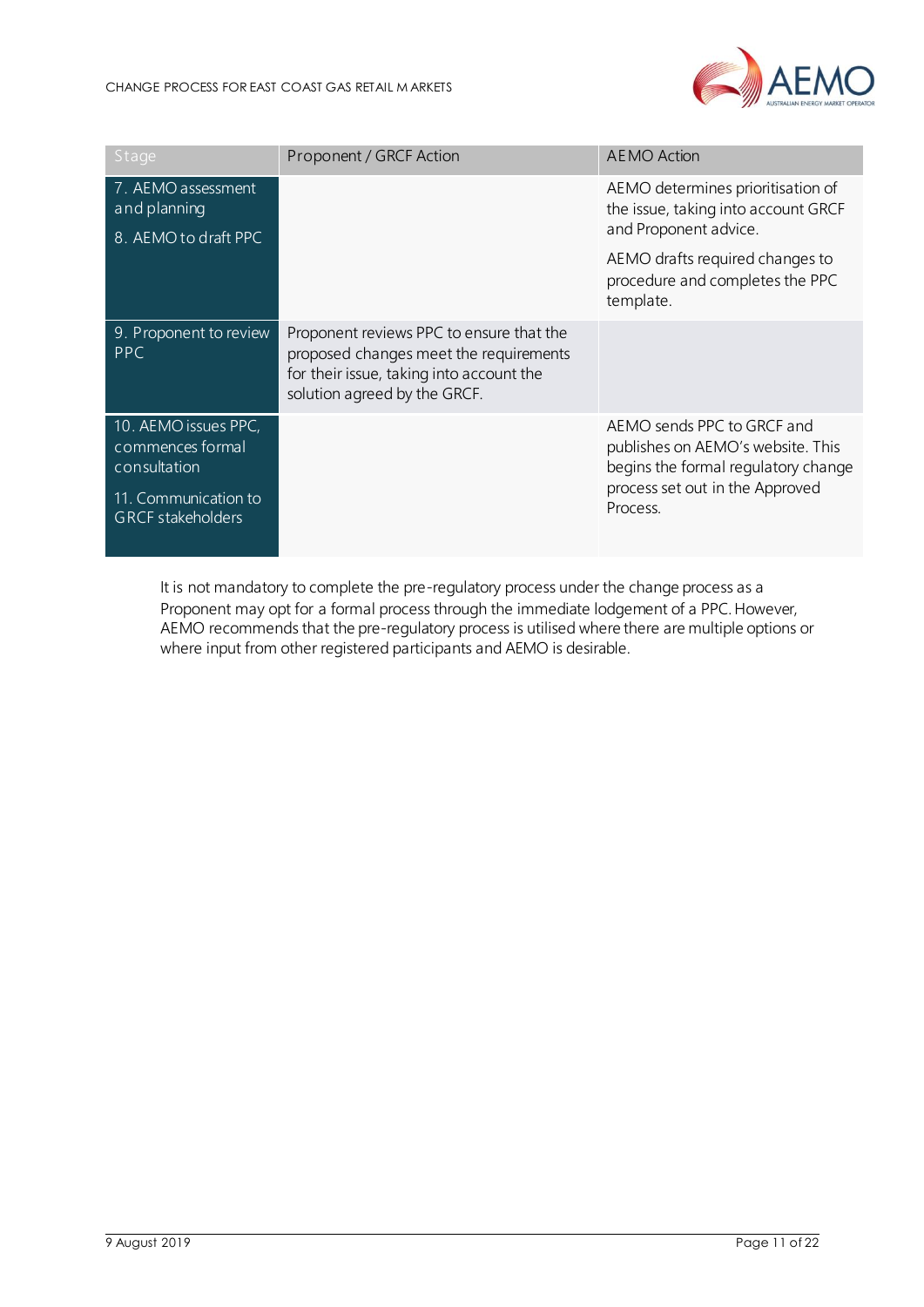

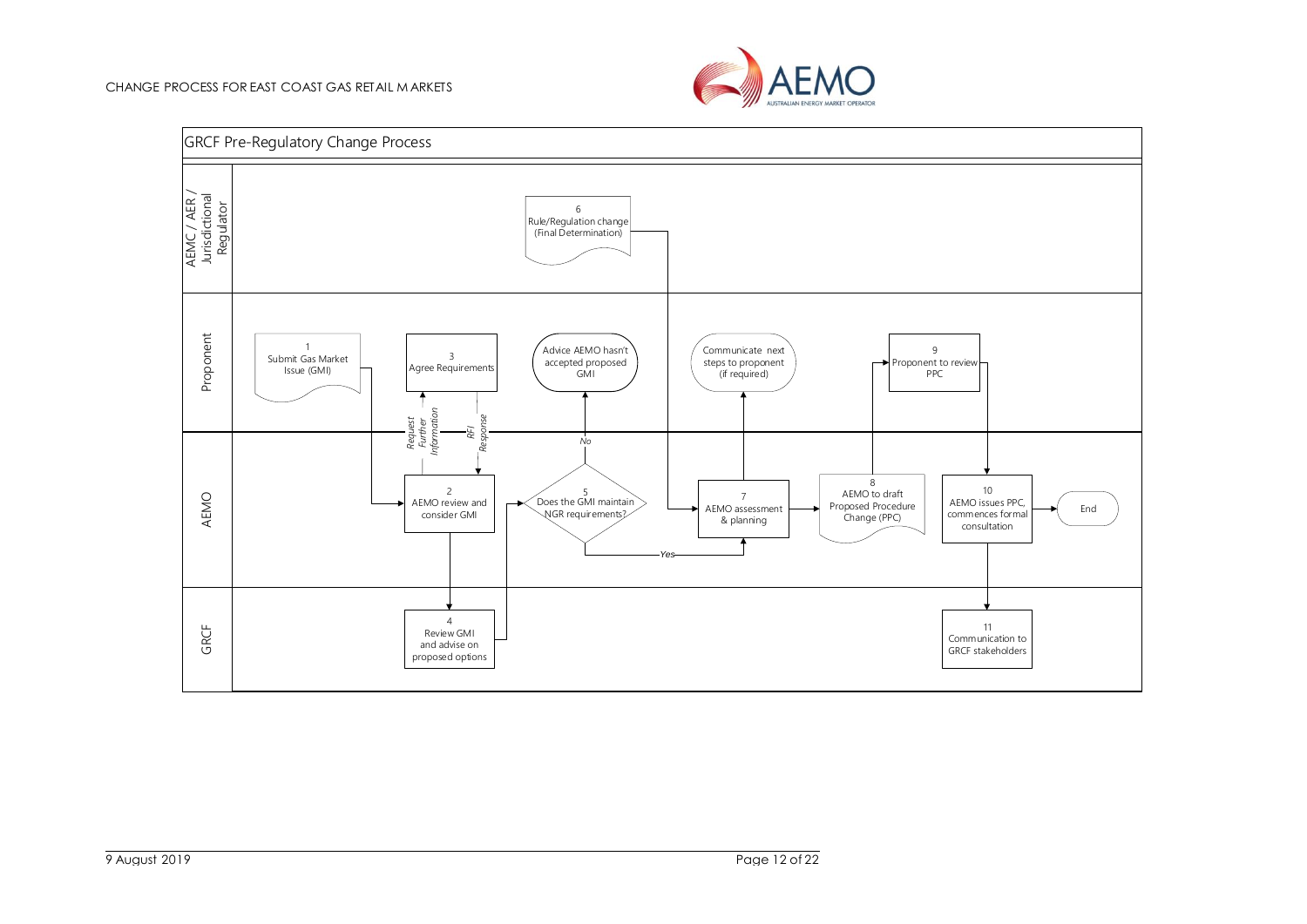#### <span id="page-12-0"></span>**4.2. Regulatory process**

The formal regulatory process is prescribed in the Approved Process and in the NGR. As noted above, this process is generally preceded by the pre-regulatory process. The following table provides a high-level explanation of the obligations as prescribed in the Approved Process and the NGR. Where there is any inconsistency, the Approved Process and the NGR take precedence.

| Stage                                                                                                                                      | Proponent / Participant / GRCF<br>Action                                                                                                                                                                                                                                                                                         | <b>AEMO</b> Action                                                                                                                                                                                                                                                                                                                      |
|--------------------------------------------------------------------------------------------------------------------------------------------|----------------------------------------------------------------------------------------------------------------------------------------------------------------------------------------------------------------------------------------------------------------------------------------------------------------------------------|-----------------------------------------------------------------------------------------------------------------------------------------------------------------------------------------------------------------------------------------------------------------------------------------------------------------------------------------|
| PPC<br>(Note: PPC stage commences<br>from lodgement date and can<br>run up to 40 business days.<br>Generally, 30 business days<br>allowed) | (if pre-regulatory process was not<br>completed)<br>Proponent reviews PPC <sup>8</sup> to ensure<br>that the proposed changes meet the<br>requirements for their issue, taking<br>into account the solution agreed by<br>the GRCF.                                                                                               | (if pre-regulatory process was not<br>completed)<br>AEMO registers change in the change<br>register and allocates a unique issue<br>number (IN).<br>AEMO determines requirements for<br>the rule or procedural change.<br>AEMO drafts required changes to<br>procedure and completes the PPC<br>template.<br>AEMO sends PPC to GRCF and |
|                                                                                                                                            |                                                                                                                                                                                                                                                                                                                                  | publishes on AEMO's website.                                                                                                                                                                                                                                                                                                            |
|                                                                                                                                            | If required, Proponent or their<br>representative presents PPC at the<br>GRCF meeting for discussion. GRCF<br>may provide feedback on the GMI to<br>AEMO and the proponent, advising<br>specifically with relevance to the<br>matters under clause 4(c) of the<br>Approved Process and to whether<br>the change upholds the NGO. | AEMO records GRCF outcomes.<br>AEMO maintains change register.<br>If determining whether the change<br>upholds the NGO becomes<br>problematic, AEMO will work with the<br>GRCF on an efficient and effective<br>methodology that will assist AEMO in<br>making an NGO determination.                                                    |
|                                                                                                                                            | GRCF may propose alternative<br>solution(s) to the issue, comparing<br>any proposed solution(s) and a "do<br>nothing" solution. A "do nothing"<br>solution is always an option. Where<br>this option is assessed as the most<br>efficient outcome, the process ends.                                                             | AEMO decides whether an extension<br>of time is required. If so, AEMO<br>publishes a notification of extension<br>on the AEMO website and advises the<br>GRCF.                                                                                                                                                                          |
| $\mathsf{IIR}$                                                                                                                             | Note: Ordinary: at least 20 business<br>days of consultation. Expedited: at<br>least 15 business days of consultation.                                                                                                                                                                                                           | AEMO decides whether expedited or<br>ordinary change process to be used.                                                                                                                                                                                                                                                                |

-

<sup>&</sup>lt;sup>8</sup> A PPC template includes description of change(s) and reasons for change(s), reference documentation, high-level details of the change to the existing procedures, consequences for making or not making the change(s), explanation regarding the order of magnitude of the change, likely benefits for industry as a whole, the likely implementation effect of the proposal on industry in general and/or on any identified parties (e.g. end-users), and testing requirements.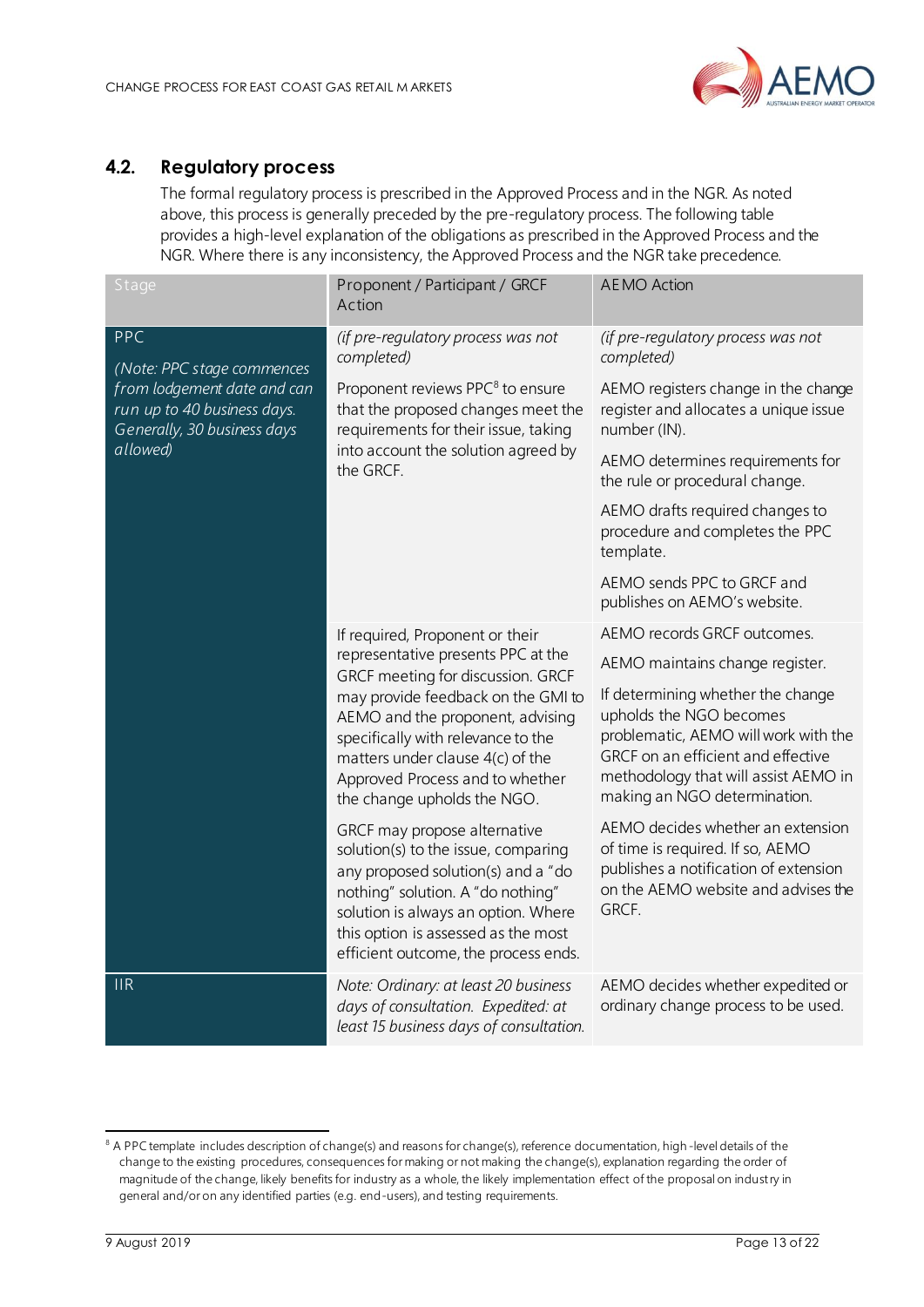

| Stage                                                    | Proponent / Participant / GRCF<br>Action                                                                   | <b>AEMO</b> Action                                                                                                                                                     |
|----------------------------------------------------------|------------------------------------------------------------------------------------------------------------|------------------------------------------------------------------------------------------------------------------------------------------------------------------------|
| (Note: IIR stage is completed in<br>accordance with NGR) |                                                                                                            | AEMO completes IIR template.<br>AEMO issues IIR for consultation and<br>publishes on AEMO website. The IIR<br>will note the position of all<br>submissions on the PPC. |
|                                                          | GRCF provides submission on IIR to<br>AEMO.                                                                | AEMO collates information.<br>AEMO maintains change register.                                                                                                          |
| Decision                                                 | Ordinary: decision published within<br>20 business days of IIR consultation<br>closing.                    | AEMO publishes its decision, taking<br>into account submissions received.                                                                                              |
|                                                          | Expedited: decision published at least<br>15 business days before the effective<br>date of the Procedures. |                                                                                                                                                                        |

#### <span id="page-13-0"></span>**4.3. Implementation process**

When there are major system changes impacting industry from a proposed change, the following implementation tools may be used if required.

#### **4.3.1. Industry design workshop**

#### **Overview**

An industry design workshop may be held once AEMO provides a decision approving the changes. The purpose of this workshop is to allow impacted Participants to gain a common understanding of the implementation detail and agree the scope of industry testing. The workshop occurs at a point where Participants will have completed their initial technical design. Participants at the workshop are able to use this meeting to refine their technical understanding of the implementation and to define the test scenarios needed to manage the implementation risk.

#### **Release Document**

As part of the industry design workshop process, AEMO may prepare a 'Release Document' describing the implementation package, including all Procedure changes. The purpose of the release document is to provide the catalyst for the initial review required to identify the full scope of an implementation.

This Release Document may be placed under version control (see section 4) and managed by the GRCF to ensure all aspects that impact the final implementation are fully documented and all impacted Participants are aware of and agree to any developments as they arise.

#### **4.3.2. Release management**

The GRCF may choose to establish a Release Management meeting. It would be expected the attendees of the meeting are:

- Familiar with IT systems.
- Experienced in industry testing.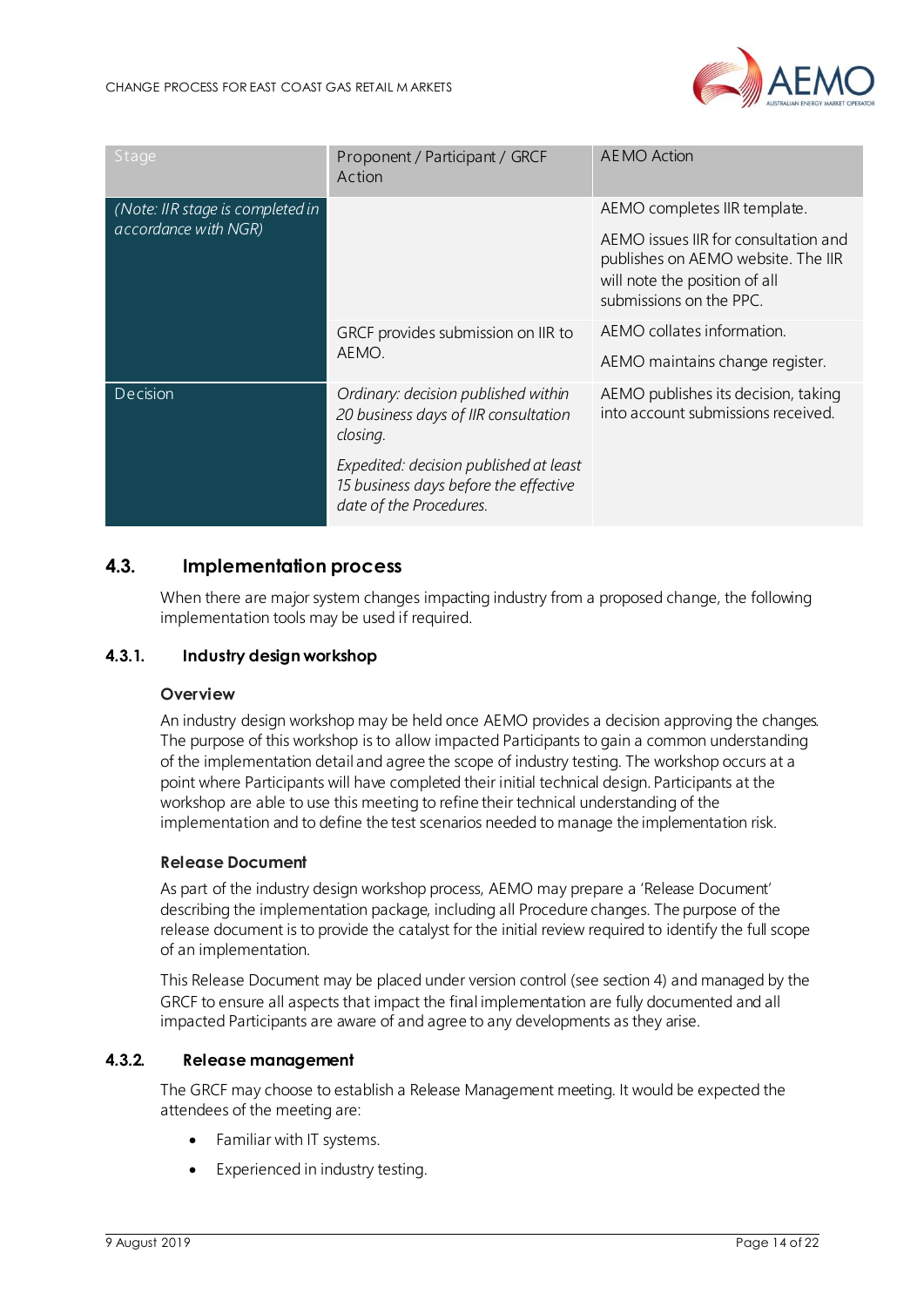

• Knowledgeable in cut-over processes.

The activities of the meeting attendees could include:

- Finalising scope of work for the group and develop a work program to meet the target implementation date for the release.
- Reviewing the changes being implemented and define a program of tests.
- Developing test scripts for each of the defined tests.
- Defining test data requirements and gather and collate this data.
- Defining requirements for testing including environments, test harnesses, timing, likely resourcing and impact on operations.
- Documenting the test program.
- Defining success/failure criteria.
- Documenting the industry implementation procedures.
- Escalating issues to GRCF where necessary.
- Managing the testing program.
- Managing the implementation program.
- Conducting a post-implementation review.

A Release Management meeting would report to the GRCF.

#### **Industry Implementation Plan**

AEMO may prepare an industry implementation plan that describes the industry cut-over plan. The plan would provide details of the events relating to, timing of, and those responsible for the activities associated with the implementation of the industry changes. The document would cover a number of key activities such as timing requirements to switch off systems, clearing remaining transactions from gateways (both outgoing and incoming), shutting down gateways, manual procedures to be invoked while the system outage is occurring, and commencement of changes.

#### <span id="page-14-0"></span>**5. VERSION CONTROL PROCESS**

Version control ensures that the process of change is managed and auditable. When an updated version of document under this Change Process is issued with a new scope, new information, or new timing, this will be reflected by means of an updated version number.

AEMO will distribute the updated version to the GRCF and all versions of a consultation document will be published on AEMO's website. This allows the GRCF to clearly identify amendments and ensures that authorisation is received for any changes proposed.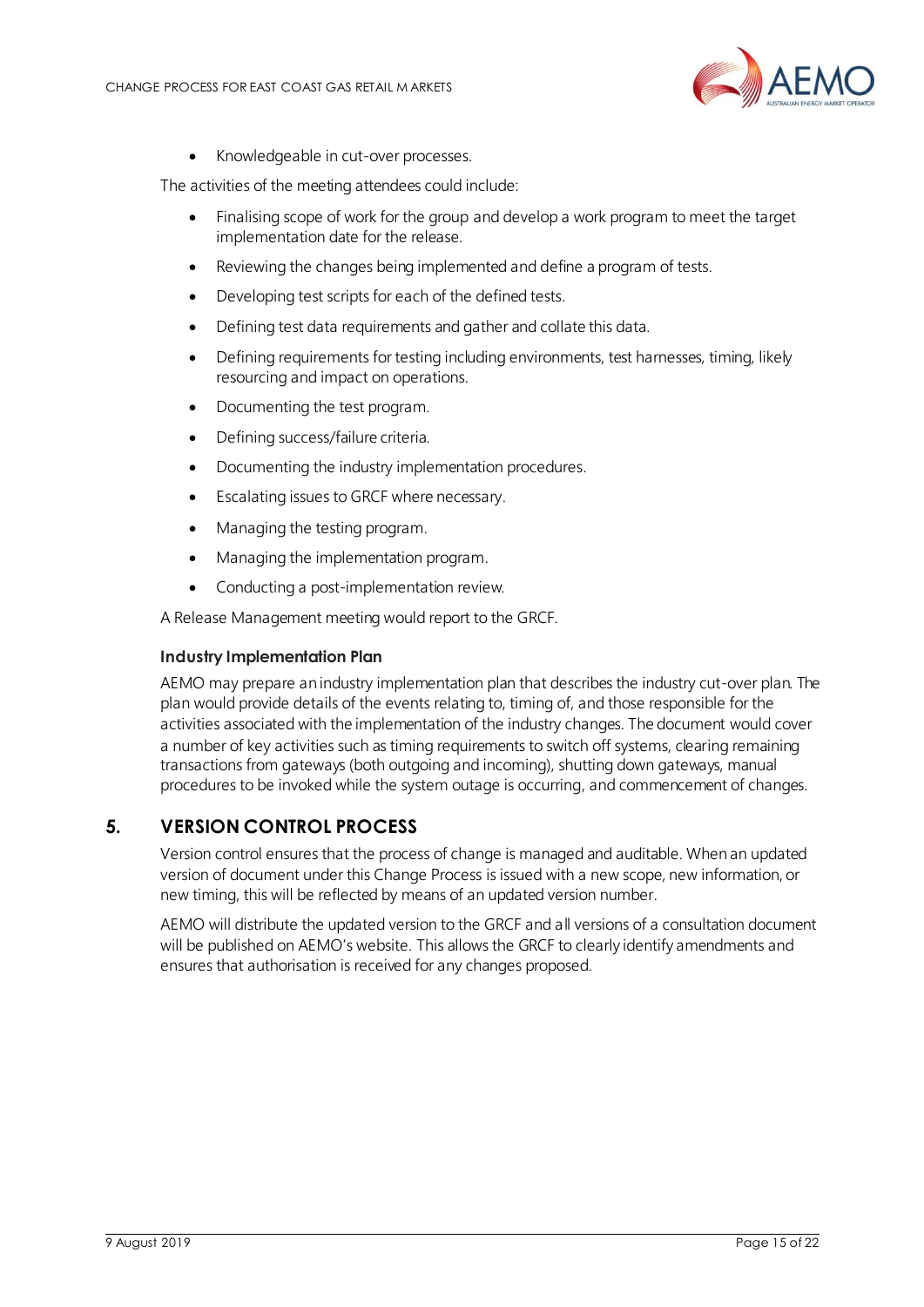

## <span id="page-15-0"></span>**APPENDIX A. ACRONYMS, ABBREVIATIONS AND DEFINITIONS**

| Term                      | Definition                                                                                                                                                                                                                                                                             |
|---------------------------|----------------------------------------------------------------------------------------------------------------------------------------------------------------------------------------------------------------------------------------------------------------------------------------|
| <b>AEMO</b>               | Australian Energy Market Operator                                                                                                                                                                                                                                                      |
| AER                       | Australian Energy Regulator                                                                                                                                                                                                                                                            |
| aseXML                    | A Standard for Energy Transactions in XML                                                                                                                                                                                                                                              |
| ASWG                      | AseXML Standards Working Group                                                                                                                                                                                                                                                         |
| B <sub>2</sub> B          | <b>Business to Business</b>                                                                                                                                                                                                                                                            |
| B <sub>2</sub> M          | Business to Market Operator (AEMO)                                                                                                                                                                                                                                                     |
| DB                        | Distribution Business (or Network Operator)                                                                                                                                                                                                                                            |
|                           | For the Retail Markets that operate in SA, NSW and ACT<br>the term 'Network Operator' is used. In Victoria and<br>Queensland, a Distribution Business is termed a<br>'Distributor'.                                                                                                    |
| <b>FBS Administration</b> | The party responsible for administering the FRC B2B<br>System. This is currently AEMO.                                                                                                                                                                                                 |
| <b>FRC</b>                | Full Retail Contestability                                                                                                                                                                                                                                                             |
| FRC Hub                   | The FRC Hub is an XML Gateway that is nominated to act<br>as a central transit point for all B2B transactions for<br>participants in Victoria, Queensland and South Australia.                                                                                                         |
|                           | The key characteristic of the FRC Hub compared to a<br>Gateway is that the hub receives and routes all<br>messages, so there is additional emphasis on routing,<br>throughput, availability, and management tools.                                                                     |
| GIP                       | Gas Interface Protocol                                                                                                                                                                                                                                                                 |
|                           | This is a Technical Protocol that outlines the system and<br>business process documents which must be used for<br>Victorian and Queensland Retail Market transactions.<br>The GIP is given its head of power in both the NGR and<br>the RMP and is made up of Participant Build Packs. |
| <b>GMI</b>                | Gas Market Issue                                                                                                                                                                                                                                                                       |
|                           | This is a template used by a proponent as a precursor to<br>the formal change process (Approved Process).                                                                                                                                                                              |
| <b>GRCF</b>               | Gas Retail Consultative Forum                                                                                                                                                                                                                                                          |
| ICD                       | Interface Control Document                                                                                                                                                                                                                                                             |
|                           | This is a Technical Protocol that outlines the system and<br>transactions which must be used between AEMO and<br>participants in the South Australian gas retail market. In<br>South Australia, the ICD forms part of the Specification<br>Pack.                                       |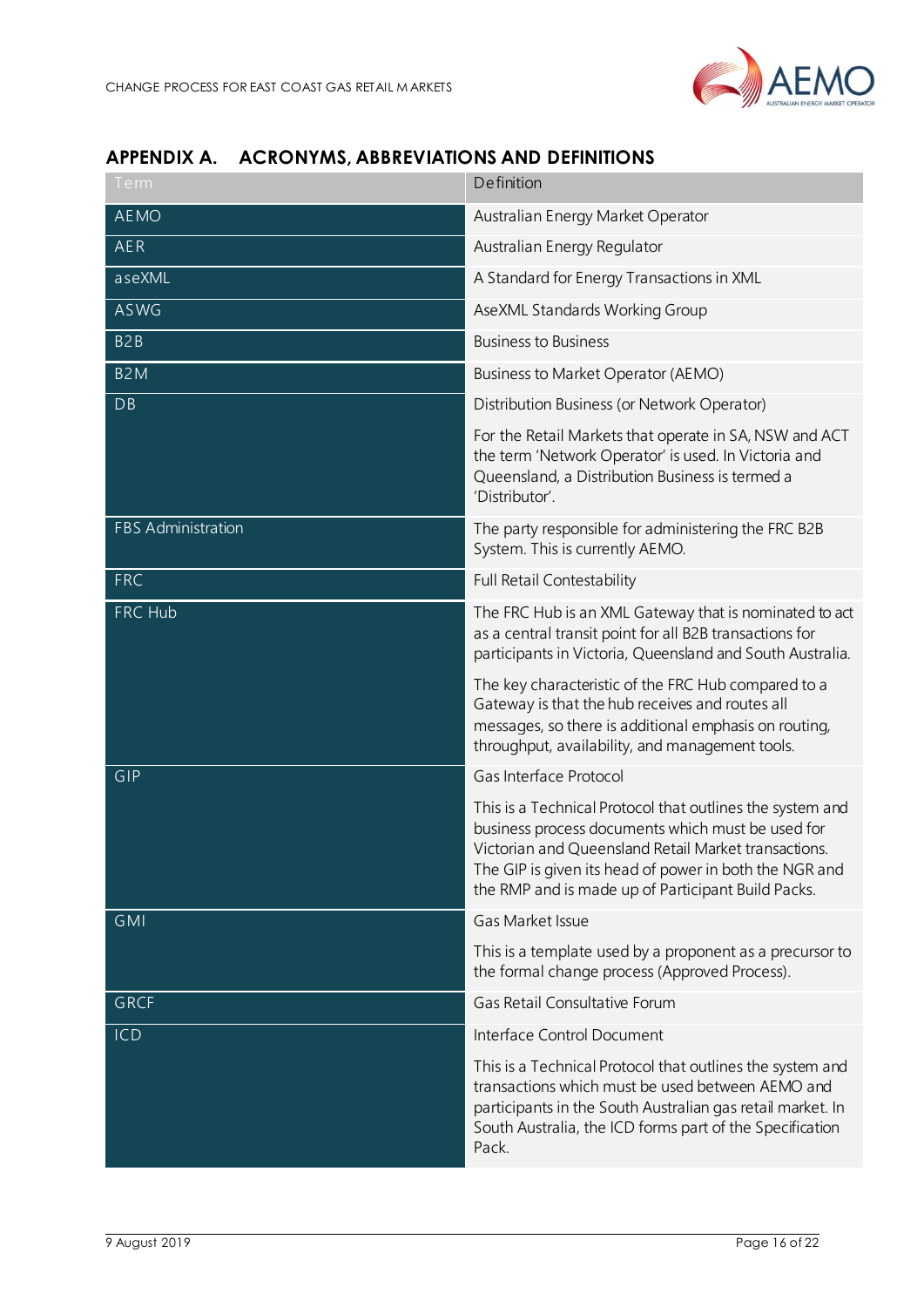

| Term             | Definition                                                                                                                                                                                                                                                                                     |
|------------------|------------------------------------------------------------------------------------------------------------------------------------------------------------------------------------------------------------------------------------------------------------------------------------------------|
| $\mathsf{I}$ IIR | Impact and Implementation Report                                                                                                                                                                                                                                                               |
|                  | This is a document produced by a proponent as a<br>following the completion of the formal change process<br>(Approved Process). This is prescribed report under the<br>NGR, rule 135EB.                                                                                                        |
| IN               | <b>Issue Number</b>                                                                                                                                                                                                                                                                            |
| GBB              | Gas Bulletin Board                                                                                                                                                                                                                                                                             |
| <b>NGL</b>       | National Gas Law                                                                                                                                                                                                                                                                               |
| <b>NGR</b>       | National Gas Rules                                                                                                                                                                                                                                                                             |
| <b>NGO</b>       | National Gas Objective                                                                                                                                                                                                                                                                         |
|                  | Section 23 of the NGL states that the NGO is:                                                                                                                                                                                                                                                  |
|                  | to promote efficient investment in, and efficient<br>operation and use of, natural gas services for the long<br>term interests of consumers of natural gas with respect<br>to price, quality, safety, reliability and security of supply<br>of natural gas.                                    |
| Participant      | A person registered with AEMO to participate in a retail<br>gas market.                                                                                                                                                                                                                        |
| PBP              | Participant Build Pack                                                                                                                                                                                                                                                                         |
|                  | There are four Participant Build Packs, which detail the<br>technical standards and business processes that enable<br>participants to pass information between each other in a<br>uniform method. The Gas Interface Protocol is<br>comprised of this set of documentation.                     |
| PPC              | Proposed Procedure Change                                                                                                                                                                                                                                                                      |
|                  | Under the Approved Process, a proponent uses a PPC in<br>order to propose the making of Procedure changes. This<br>document draws out the specific changes required,<br>impacts of proceeding and not proceeding. This is the<br>beginning of the formal change process (Approved<br>Process). |
| Procedures       | Means both the jurisdictional Retail Market Procedures<br>and Technical Protocols.                                                                                                                                                                                                             |
| Publish          | The posting of information on the MIBB or the AEMO<br>website.                                                                                                                                                                                                                                 |
| RB               | Retail Business (or Users)                                                                                                                                                                                                                                                                     |
|                  | For the Retail Markets that operate in SA, Queensland,<br>and NSW and ACT the term 'User' is used. In Victoria, a<br>Retail Business is termed a 'Retailer'.                                                                                                                                   |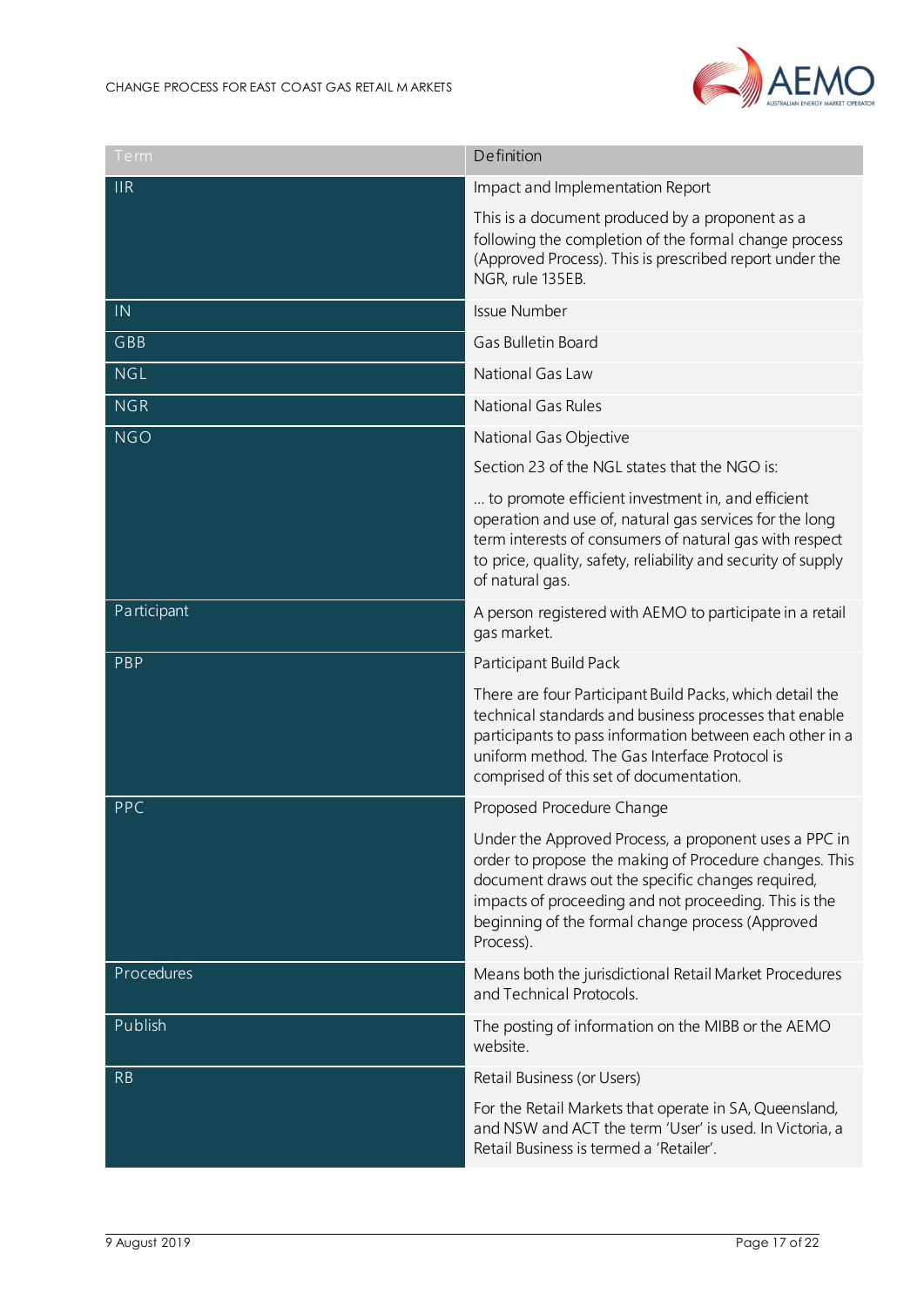

| Term                      | Definition                                                                                                                                                                                                                                                       |
|---------------------------|------------------------------------------------------------------------------------------------------------------------------------------------------------------------------------------------------------------------------------------------------------------|
| <b>RMP</b>                | <b>Retail Market Procedures</b>                                                                                                                                                                                                                                  |
|                           | There is a RMP for each jurisdiction, which outlines the<br>business and operating processes that each industry<br>participant must adhere. The RMP receive their head of<br>power in the NGR, where the ability for AEMO to make<br>or amend the RMP is stated. |
| <b>SP</b>                 | Specification Pack                                                                                                                                                                                                                                               |
|                           | This is a Technical Protocol that outlines the system and<br>business process documents which must be used for the<br>South Australian Retail Market transactions. The SP is<br>given its head of power in the RMP, and includes the<br>ICD.                     |
| <b>Technical Protocol</b> | <b>Technical Protocol</b>                                                                                                                                                                                                                                        |
|                           | Technical Protocols are the various standards used to<br>define how communications are handled at various<br>levels. There are usually several protocols that might be<br>used at each layer or sub-layer.                                                       |
| <b>XML</b>                | eXtensible Mark-up Language                                                                                                                                                                                                                                      |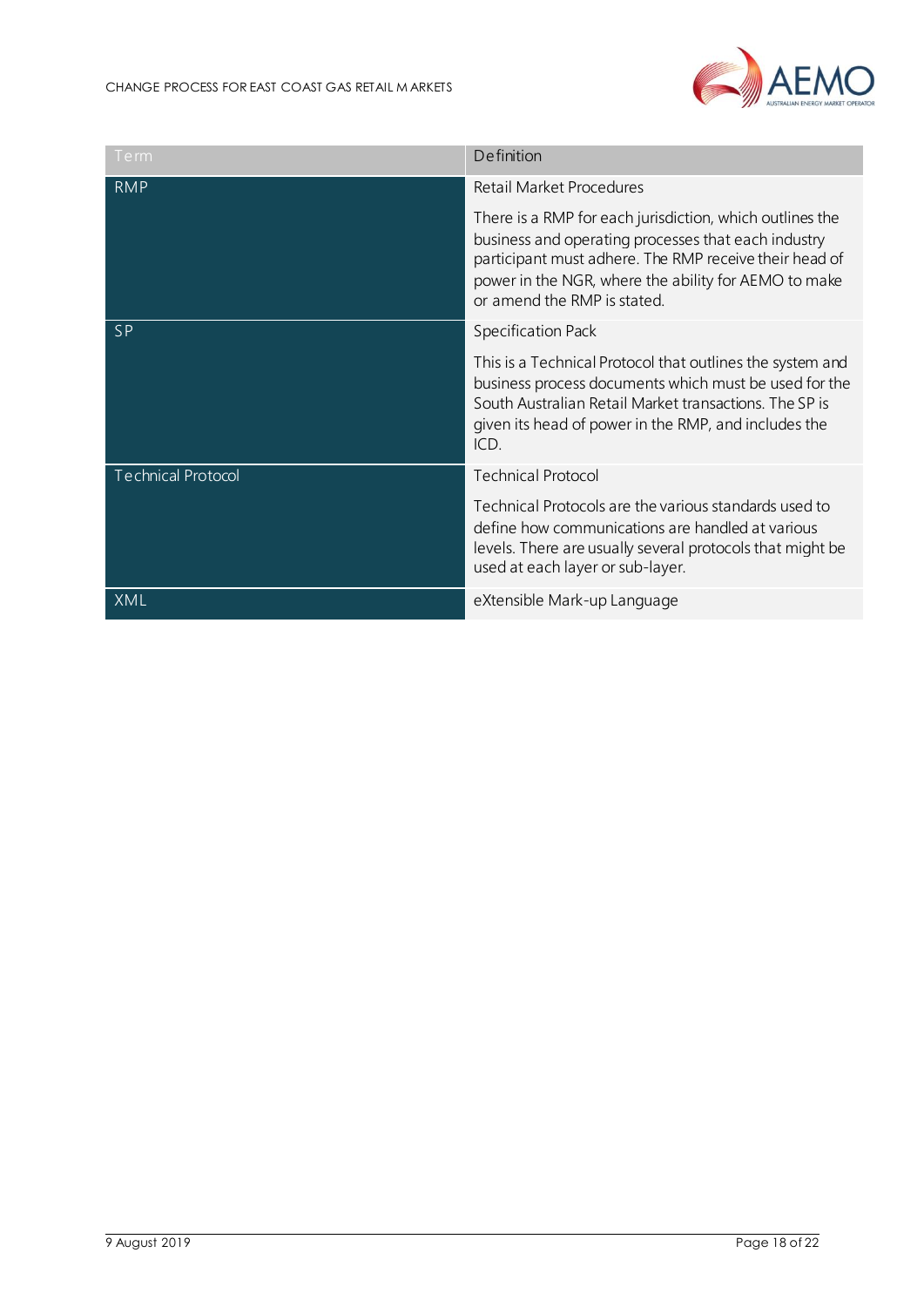

# <span id="page-18-0"></span>**APPENDIX B. LIST OF GAS RETAIL MARKET ARTEFACTS**

The following list details the responsibility for changes to the Procedures managed under the Approved Process. It is current at the time of this document's publication. For the avoidance of doubt, this list excludes gas retail market guidelines, which are not bound by the Approved Process and are therefore not bound by this change process.

- 1. Retail Market Procedures (Victoria)
- 2. Retail Market Procedures (South Australia)
- 3. Retail Market Procedures (Queensland)
- 4. Retail Market Procedures (NSW and ACT)
- 5. Gas Interface Protocol (Victoria)
- 6. Queensland Gas Interface Protocol
- 7. Gas Interface Protocol (NSW/ACT)
- 8. Participant Build Pack 1 CSV Data Format Specifications
- 9. Participant Build Pack 1 Process Flow Diagrams
- 10. Participant Build Pack 1 Process Flow Table of Transactions
- 11. Participant Build Pack 2 Glossary
- 12. Participant Build Pack 2 Interface Definitions
- 13. Participant Build Pack 2 Usage Guide
- 14. Participant Build Pack 3 System Architecture
- 15. Participant Build Pack 3 System Interface Definitions
- 16. Participant Build Pack 3 System Specification
- 17. Participant Build Pack 4 Queensland Specific Build Pack
- 18. Participant Build Pack 5 NSW/ACT specific Participant Build Pack
- 19. Participant Build Pack 6 NSW/ACT WWT specific Participant Build Pack
- 20. Consumed Energy Scenario (Victoria)
- 21. Consumed Energy Scenario (Queensland)
- 22. Gas FRC B2B Connectivity Testing and System Certification
- 23. Notice under rule 301B and 301C of the Retail Market Procedures (SA)
- 24. Specification Pack Usage Guidelines
- 25. SAWA Interface Control Document
- 26. Readiness Criteria
- 27. FRC CSV File Format
- 28. FRC B2M-B2B Hub System Specifications
- 29. FRC B2M-B2B Hub System Architecture
- 30. FRC B2B System Interface Definitions
- 31. Connectivity Testing Technical Certification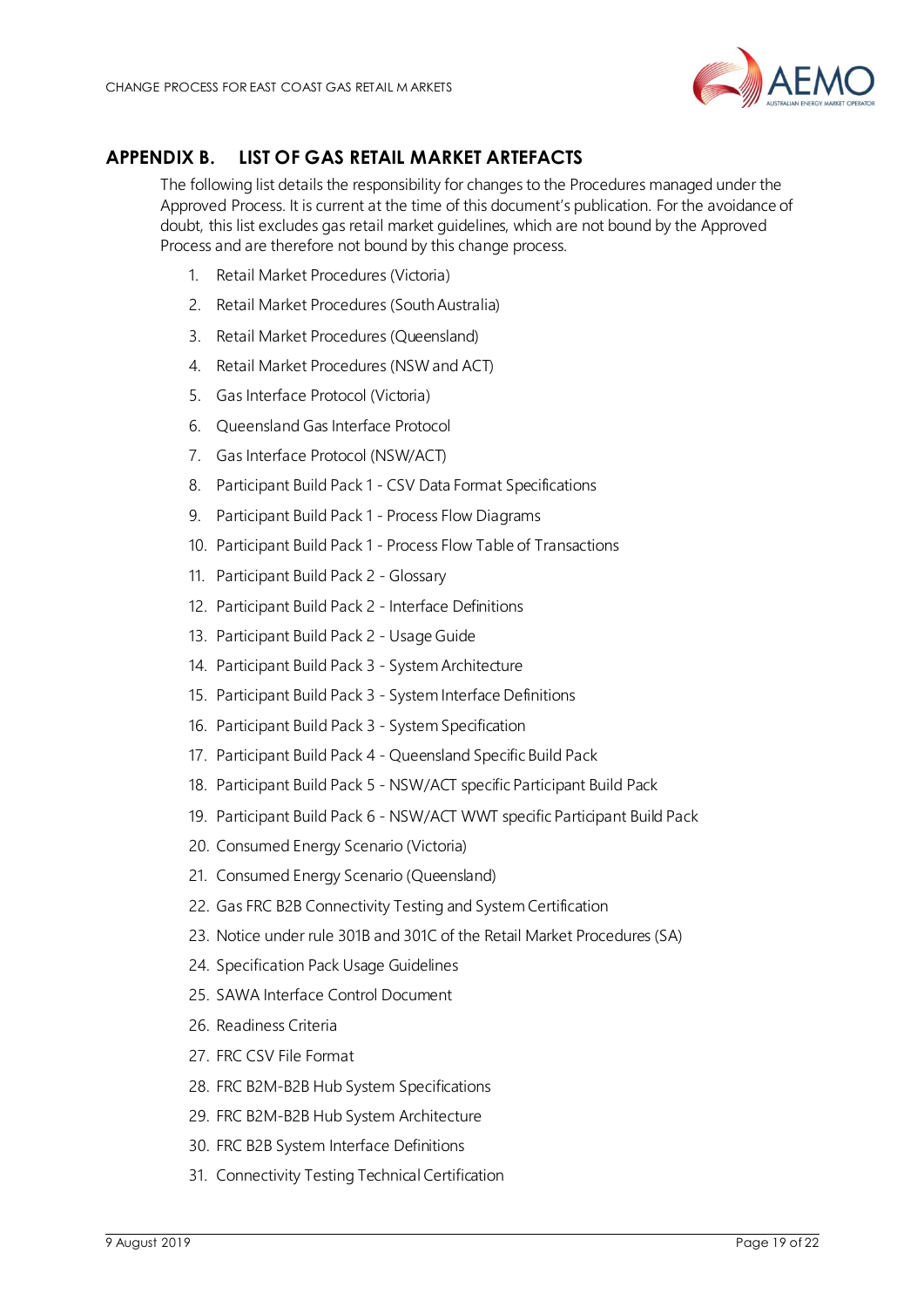

- 32. B2B Service Order Specifications
- 33. Operating Procedure NSW-ACT Gas Industry Protocol for identifying current Retailer
- 34. Privacy policy for customer information for NSW ACT Lost Gas Customers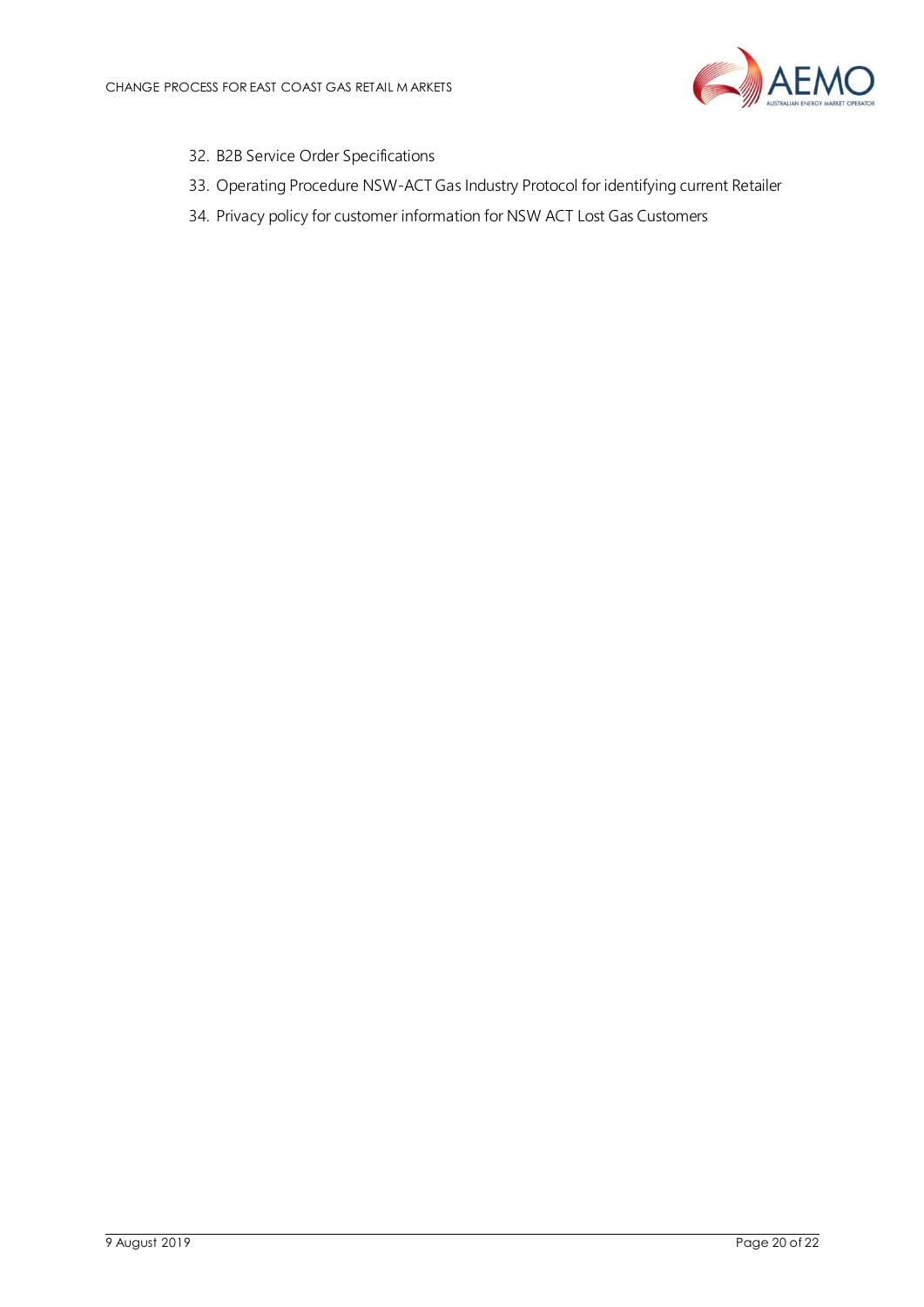

### **APPENDIX C. LIFE CYCLE OF AN ISSUE**



<span id="page-20-0"></span>*Note: For the avoidance of doubt, a PPC can be generated without having to raise a GMI first. If this occurs then the process set out in section 3.1 (Pre-Regulatory Process) will not apply.*